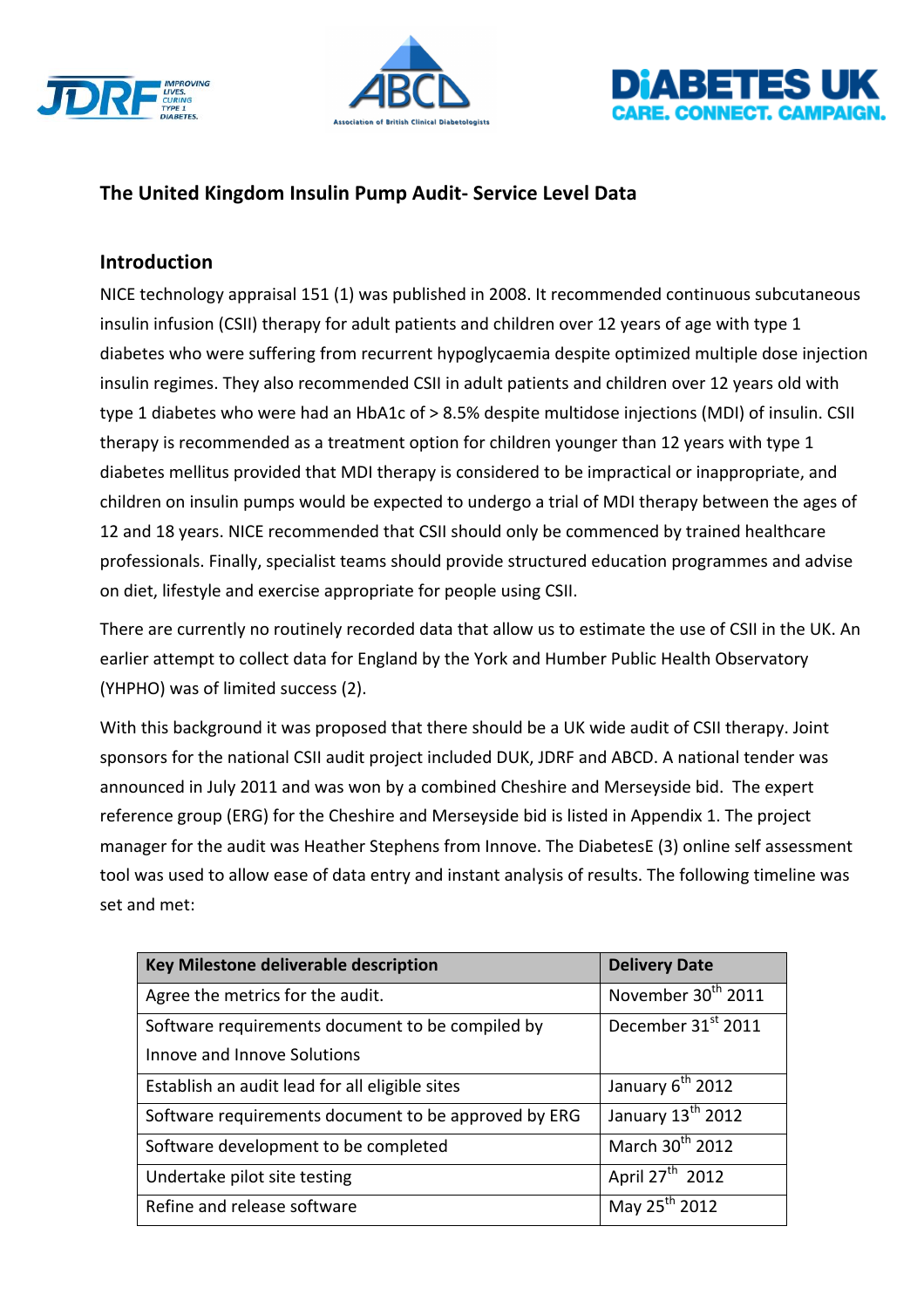| Undertake audit                                      | June 2012                       |
|------------------------------------------------------|---------------------------------|
| Data analysis completed                              | September 28 <sup>th</sup> 2012 |
| Submit abstract for Diabetes UK                      | September 2012                  |
| Collate results, produce final project report, draft | December 2012                   |
| recommendations and draft quality standards          |                                 |
| Present at Diabetes UK                               | <b>March 2013</b>               |

*Table 1: Service level audit timeline*

The audit was overseen by a steering group chaired by Dr Ian Gallen whose original proposal as a NICE Fellow led to the development of the audit. The following comprised the steering group:

| Contact                | <b>Title</b>                          | Organisation                     |
|------------------------|---------------------------------------|----------------------------------|
| Ian Gallen             | Consultant Physician and              | <b>Buckinghamshire Hospitals</b> |
|                        | Endocrinologist                       | <b>NHS Trust</b>                 |
| <b>Rudy Bilous</b>     | <b>Professor of Clinical Medicine</b> | South Tees Hospital NHS          |
|                        |                                       | <b>Foundation Trust</b>          |
| Fiona Campbell         | Consultant Paediatrician and          | Leeds Teaching Hospitals NHS     |
|                        | Diabetologist                         | Trust                            |
| <b>Stephanie Amiel</b> | <b>Professor of Diabetic</b>          | Kings College Hospital NHS       |
|                        | Medicine                              | <b>Foundation Trust</b>          |
| Peter Hammond          | Consultant Physician                  | Harrogate and District NHS       |
|                        |                                       | <b>Foundation trust</b>          |
| Lesley Jordan          | <b>Chief Executive</b>                | <b>INPUT</b>                     |
| <b>Bridget Turner</b>  | Head of Policy and Care               | Diabetes UK                      |
|                        | Improvement                           |                                  |
| John McKnight          | <b>Consultant Physician</b>           | <b>NHS Scotland</b>              |
| Sarah Johnson          | <b>Director of Communications</b>     | <b>JDRF</b>                      |
|                        | and Policy                            |                                  |
| Rowan Hillson (ad      | National Clinical Director for        | DH                               |
| hoc)                   | <b>Diabetes</b>                       |                                  |

The audit was divided in to 2 parts in an attempt to avoid audit fatigue and the service level audit commenced June 2012. This audit was completed in September 2012 and the data is presented in this report. The patient level audit commenced in January 2013 and data collection is on going. A further report will be issued when this data collection is complete along the following time line:

- Adult patient level data collection January March 2013
- Peadiatric patient level data collection January April 2013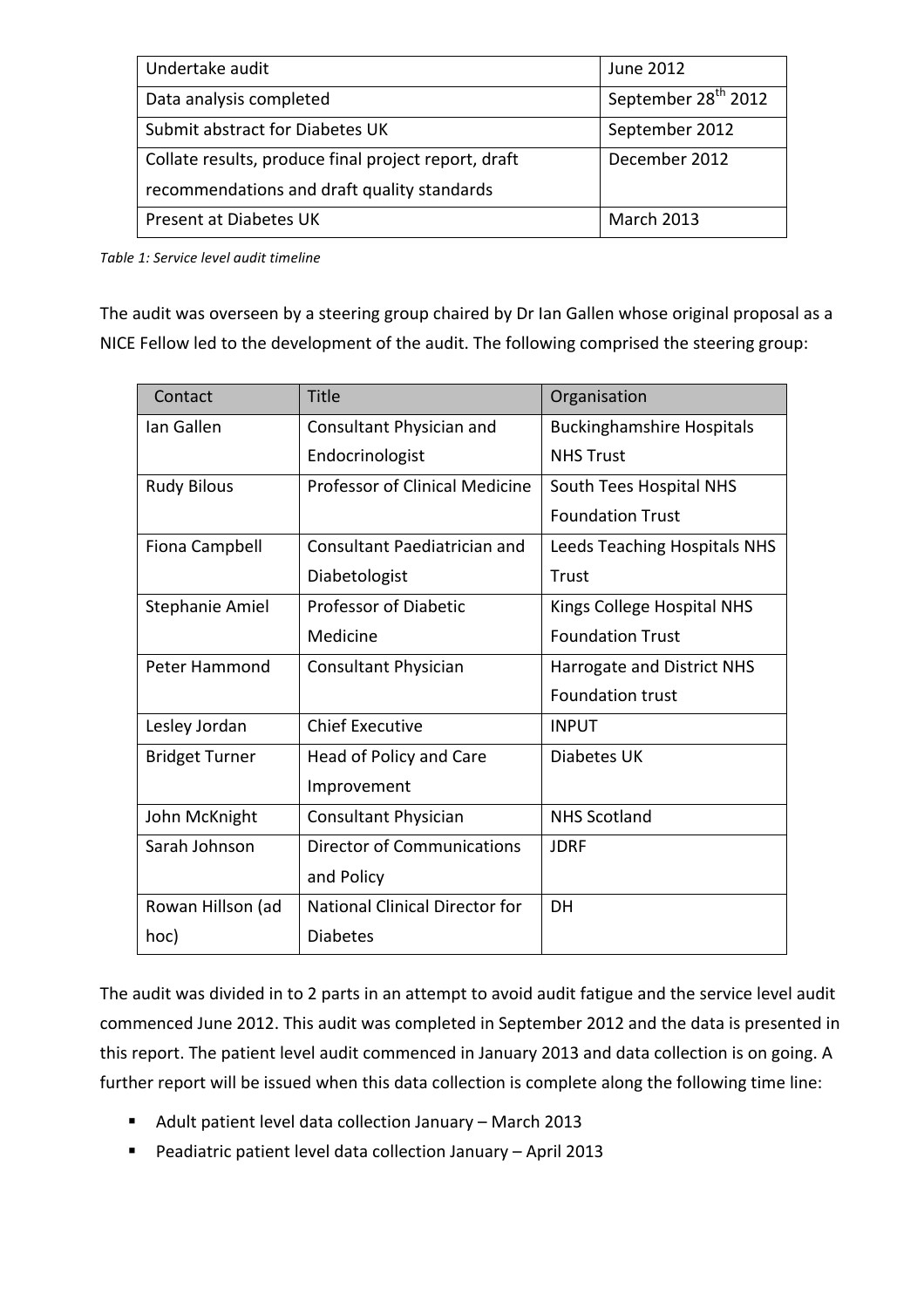## **Audit Metrics**

The metrics were set by the ERG agreed by the steering committee and were aligned to NICE TA 151. The audit developed similar but separate tools for adult patients (>18 years of age) and paediatric (<18 years old). The service level metrics are shown in appendix 2.

# **Identification of CSII Providers.**

Innove contacted all hospital trusts in the UK and asked if they provided an insulin pump therapy service. Those centres that said they did were invited to participate in the pump audit. The participation rates for the audit and the total number of identified pump users are tabulated below:

| <b>ADULTS</b>    |               |       |               |              |              |
|------------------|---------------|-------|---------------|--------------|--------------|
|                  |               |       | Non-          |              |              |
|                  | Participating |       | participating | <b>Total</b> |              |
| Country          | <b>Sites</b>  | %     | sites         | sites        | <b>Pumps</b> |
| England          | 147           | 97.4% | 4             | 151          | 11985        |
|                  |               | 100.0 |               |              |              |
| Scotland         | 13            | %     | 0             | 13           | 678          |
|                  |               | 100.0 |               |              |              |
| Wales            | 13            | %     | 0             | 13           | 578          |
| Northern Ireland | 5             | 83.3% | 1             | 6            | 187          |
| <b>Total</b>     | 178           | 97.3% | 5             | 183          | 13428        |

Table 2: Adult sites returning audit data.

| <b>PAEDIATRIC</b> |               |        |               |       |              |
|-------------------|---------------|--------|---------------|-------|--------------|
|                   |               |        | Non-          |       |              |
|                   | Participating |        | participating | Total |              |
| Country           | <b>Sites</b>  | %      | sites         | sites | <b>Pumps</b> |
| England           | 138           | 95.2%  | 7             | 145   | 4447         |
| Scotland          | 9             | 75.0%  | 3             | 12    | 251          |
| Wales             | 14            | 100.0% | 0             | 14    | 237          |
| Northern Ireland  | 5             | 100.0% | 0             | 5     | 159          |
| <b>Total</b>      | 166           | 94.3%  | 10            | 176   | 5094         |

Table 3: Paediatric sites returning audit data.

## **Key Findings for Adult Patients (Appendix 3)**

The average number of adult patients managed by centres is 74 with an average of 14 new patients commencing pump therapy per year. Out of hours technical support is provided by pump companies in 92% of centres. Out of hours clinical support is provided, at least in part, by pump companies in 43% of centres.

Staffing questions identified an average of 0.69 whole time equivalent nurse specialist time provided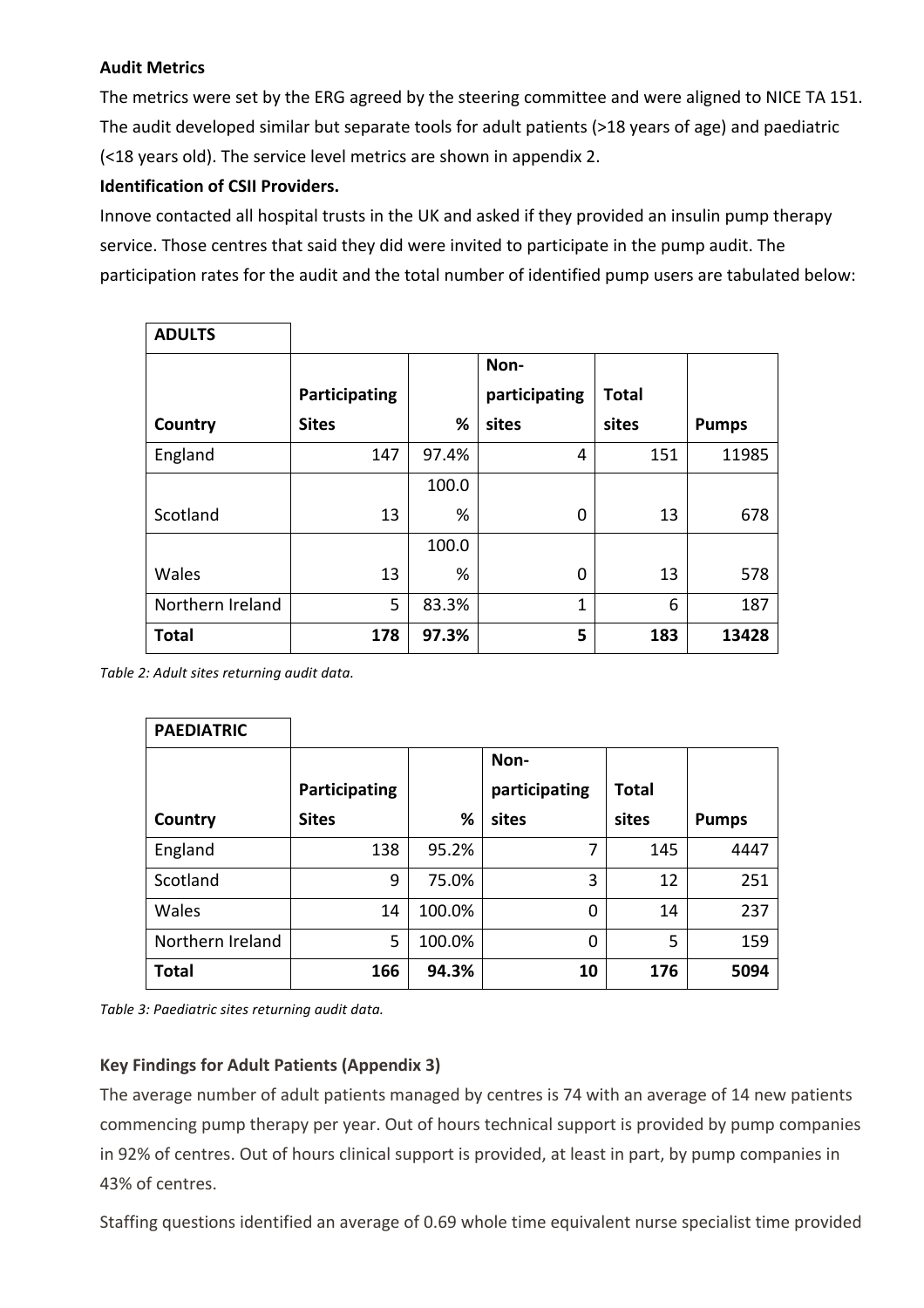for all aspects of pump therapy care. This reduces further to 0.64 WTE who have explicit funding for pump therapy care. On average 2 DNS per centre have attended a formal CSII training course. 40% of centres have access to a structured CSII education programme for their patients whilst only 30% of centres run education programmes that meet NICE/DUK guidelines. Patients appear to be taught in a combination of group and individual sessions. 72% of centres involve the pump company representatives in the training of their patients. Only 19% of centres have consultant involvement in their patient CSII training programmes.

51% of pump centres make individual funding requests for CSII. 18% of commissioning bodies have a fixed quota of pump starts per year. Only 5% of centres have had funding declined in the past year for patient who fulfilled the NICE criteria for CSII.

37% of centres have written guidelines for when pump users are admitted to hospital. 74% of centres have clinical provision for the patient to self-manage their diabetes using CSII whilst in hospital. Data were also collected for the use of continuous glucose monitoring systems (CGMS). 83% of centres caring for adult patients with type 1 diabetes use CGMS. In contrast to the CSII data funding for CGMS is automatically approved in only 13% of centres. 11% of adult centres used CGMS as a routine in patients using CSII.

Finally, questions were asked about awareness of referral criteria for islet transplantation and 88% of centres we aware of these. 89% of centres knew who to refer patients to for consideration of islet transplantation.

## **Key Findings for Paediatric Patients (Appendix 4)**

The average number of paediatric CSII patients managed by centres is 30 with 10 new patients starting pump therapy per year. Out of hours technical support is provided by pump companies in 93% of centres. Out of hours clinical support is provided, at least in part, by pump companies in 37% of centres.

Staffing issues: on average 0.98 WTE paediatric DSN are delivering care for CSII therapy users. This falls to 0.74 WTE who have explicit funding for pump therapy care. On average 1 paediatric DSN per centre has attending a formal CSII training course.

51% of paediatric centres have access to or run a structured CSII education programme for their patients. Patients are taught in a combination of group and one to one sessions. 87% of centres involve the pump company representatives in their patient training. 41% of centres have consultant involvement in their training programmes.

9% of paediatric pump centres have had funding declined for patients who fulfill the NICE criteria.

56% of centres have written guidelines for when pump users are admitted to hospital. 86% of centres have provision for patients to self manage their CSII whilst an inpatient.

Only 31% of centres ensure that patients starting CSII < 12 years of age have a trial of MDI between 12-18 years old.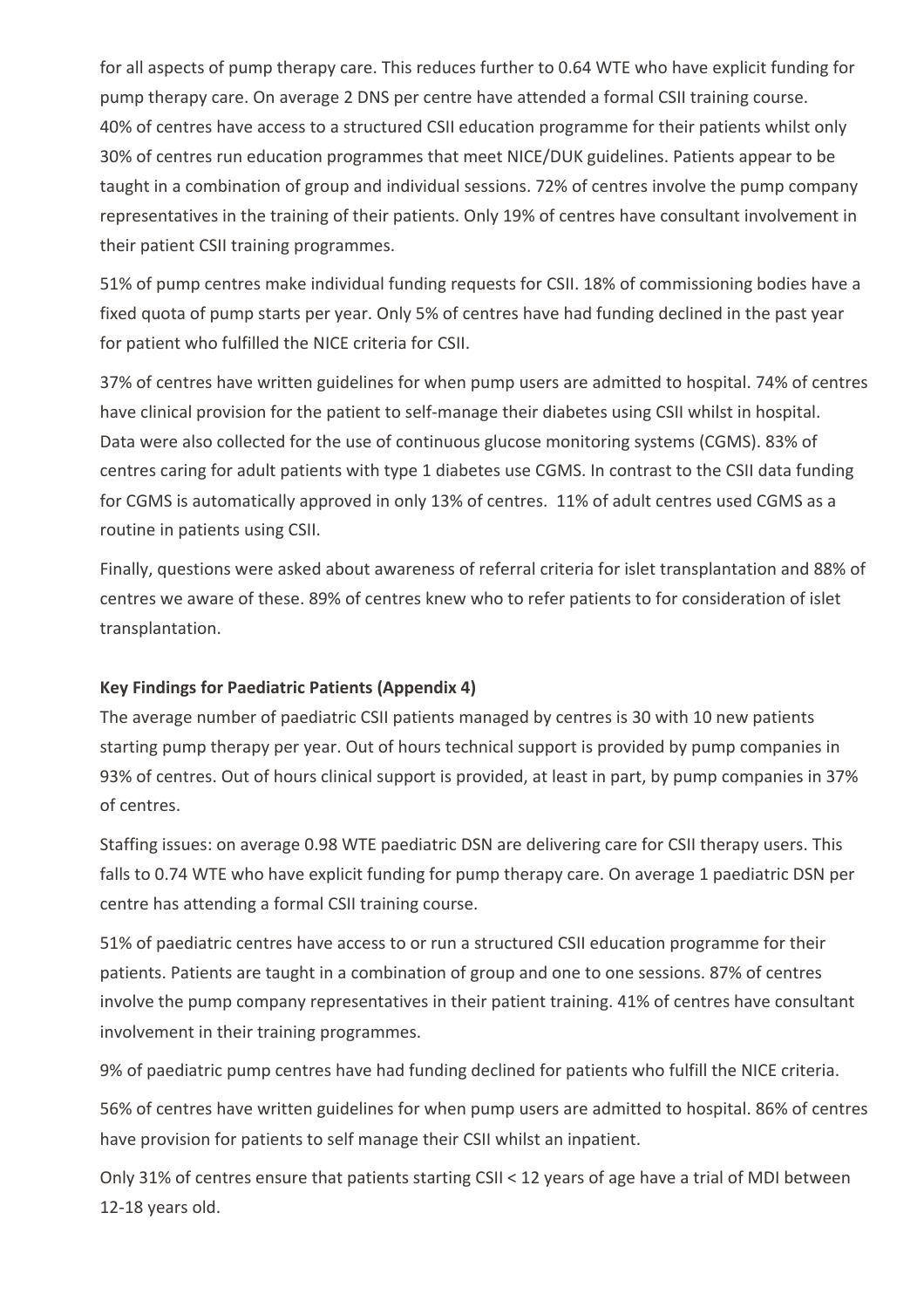CGMS data for paediatric services were similar to adult services with 76% of centres using CGMS in the past year. Again, funding was an issue with only 13% of centres having automatic approval for CGMS. 14% of paediatric centres considered CGMS as standard practice in every patient treated with CSII.

## **Discussion**

#### **Adults**

DUK estimates that there are 221000 adult patients with type 1 DM in the UK (4). Assuming all 13308 adult CSII treated patients identified by the audit have type 1 DM this equates to 6% being treated with insulin pumps at the time of the audit (further detail of individual patients will be available after the completion of the patient level audit). This probably overestimates the percentage of type 1 DM patients treated with CSII. The YHPHO audit of pump therapy in England, even with incomplete data, identified 35 patients with type 2 diabetes treated with CSII. It has been estimated that between 15-20% of adult patients with type 1 diabetes would meet the NICE criteria for CSII (5). Some European countries such as Germany and Norway have >15% of type 1 patients treated with CSII. Estimates from the USA suggest as many as 40% of American patients with type 1 DM may be treated with CSII (6).

Funding does not seem to be an obstacle to CSII use for the UK based on the data from the audit. 90%+ of centres have no issues securing funding for patients who fulfill the TA151 criteria. Only 18% of commissioning organizations have set a fixed quota of adult patients for funding CSII. Nationally, the day to day clinical care for patients with type 1 DM is provided by diabetes nurse specialists. For adult patients treated with CSII therapy only 0.69 WTE nurse specialist time is available. Of this specialist time only 0.64WTE has dedicated funding. This may explain why a significant number of centres still use the pump representatives, at least in part, to deliver training to their CSII users. Only half of the total number of DNSs per centre have attended formal training for CSII therapy. Similarly for consultants, on average, only 1 consultant per centre has attended formal CSII training.

If we assume that CSII is standard therapy for patients with type 1 DM and simply another option for patients requiring intensive insulin therapy the lack of DNS provision and other trained health care professionals this may explain why the UK continues to lag behind other countries in Europe with regards to CSII use. There would appear to be a need for greater access to CSII structured training aligned to NICE/DUK guidelines for professionals and for CSII users.

CGMS use is in its infancy and the technology is still finding its place as an adjunct to intensive insulin therapy with CSII. Funding is an obstacle to use and NICE have yet to look at CGMS.

#### **Paediatrics**

DUK estimates 26500 children with type 1 DM. The audit therefore identified 19% of patients <18 years old are treated with CSII therapy (it can be more safely assumed that all identified patients <18 years old have type 1 DM).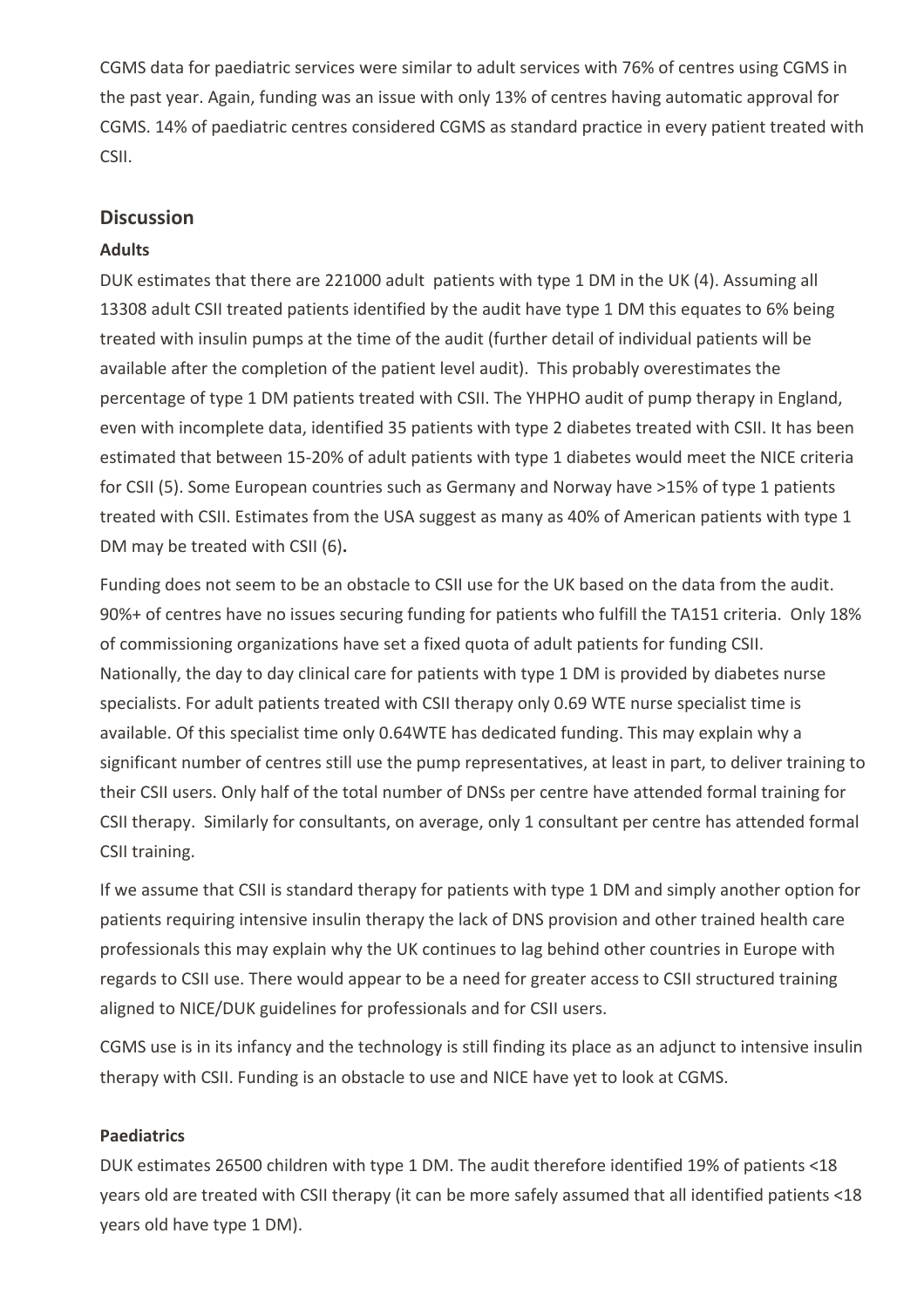CSII therapy is recommended as a primary treatment option for patients <12 years of age. However, these patients are expected be tried on MDI between the ages of 12-18 years. This does not happen in the majority of centres. From clinical experience patients treated with CSII are reluctant to consider a return to MDI owing to the greater flexibility and lifestyle benefits of CSII offers as well as the clinical benefits of few hypoglycaemic episodes and lower HbA1c.

For the majority of pump centres funding does not seem to be an issue for patients who fulfill the NICE criteria.

Again there is less than 1 WTE paediatric nurse specialist with specific funding for CSII therapy. Only half of centres have access to a paediatric specific CSII structured education programme. This may explain why the majority of centre use the pump representatives, at least in part, to deliver CSII training to their patients.

## **Summary**

- $\blacksquare$  This is the first national audit of CSII therapy.
- There was a remarkable level of engagement from clinical teams.
- Approximately 6% of adult patient with type 1 DM are treated with CSII.
- **E** Approximately 19% of paediatric patients with type 1 DM are treated with CSII.
- The majority of centres have no issues with funding for CSII for patients who fulfil the NICE TA 151 criteria.
- The UK continues to lag behind other European countries in the numbers of type 1 DM patients treated with CSII.
- This may, in part, be due to a lack of training capacity for professional staff and a lack of whole time equivalent diabetes nurse specialists with CSII expertise.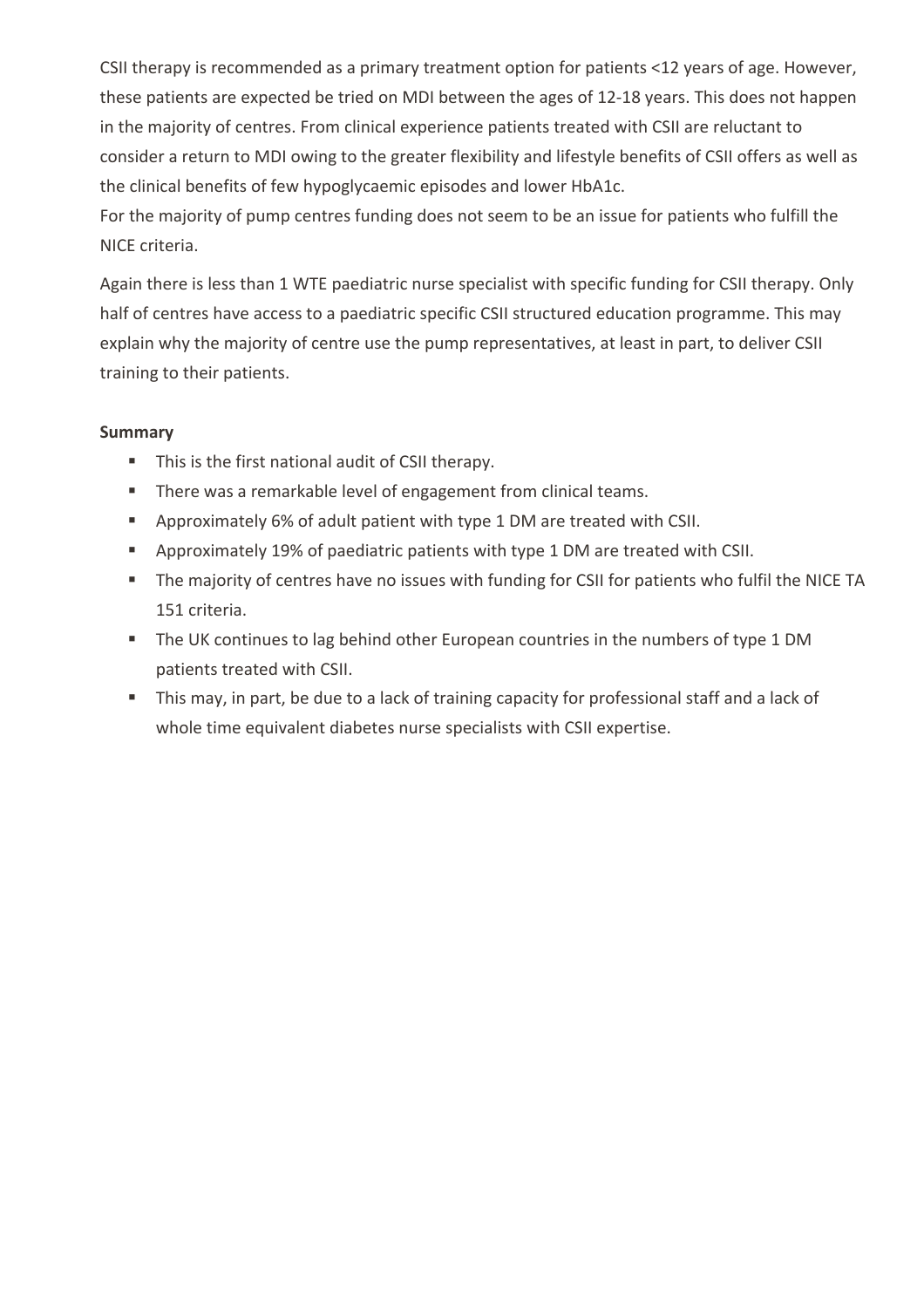### **References**

- 1. NICE Technology Appraisal 151. Continuous subcutaneous insulin infusion for the treatment of diabetes mellitus. 2008. http://www.nice.org.uk/nicemedia/pdf/TA151Guidance.pdf
- 2. York and Humber Public Health Observatory Insulin pump audit- findings for England. 2010. http://www.yhpho.org.uk/resource/item.aspx?RID=91531
- 3. http://www.innove.co.uk/Pages/Services/DiabetesE/
- 4. http://www.diabetes.org.uk/documents/reports/diabetes-in-the-uk-2011-12.pdf
- 5. Pickup J. Are pumps underutilized in type 1 diabetes? Yes. Diabetes Care 2006; 29: 1449-1452.
- 6. Pickup J. Insulin pumps. Int J Clin Pract Suppl. 2011; 170: 16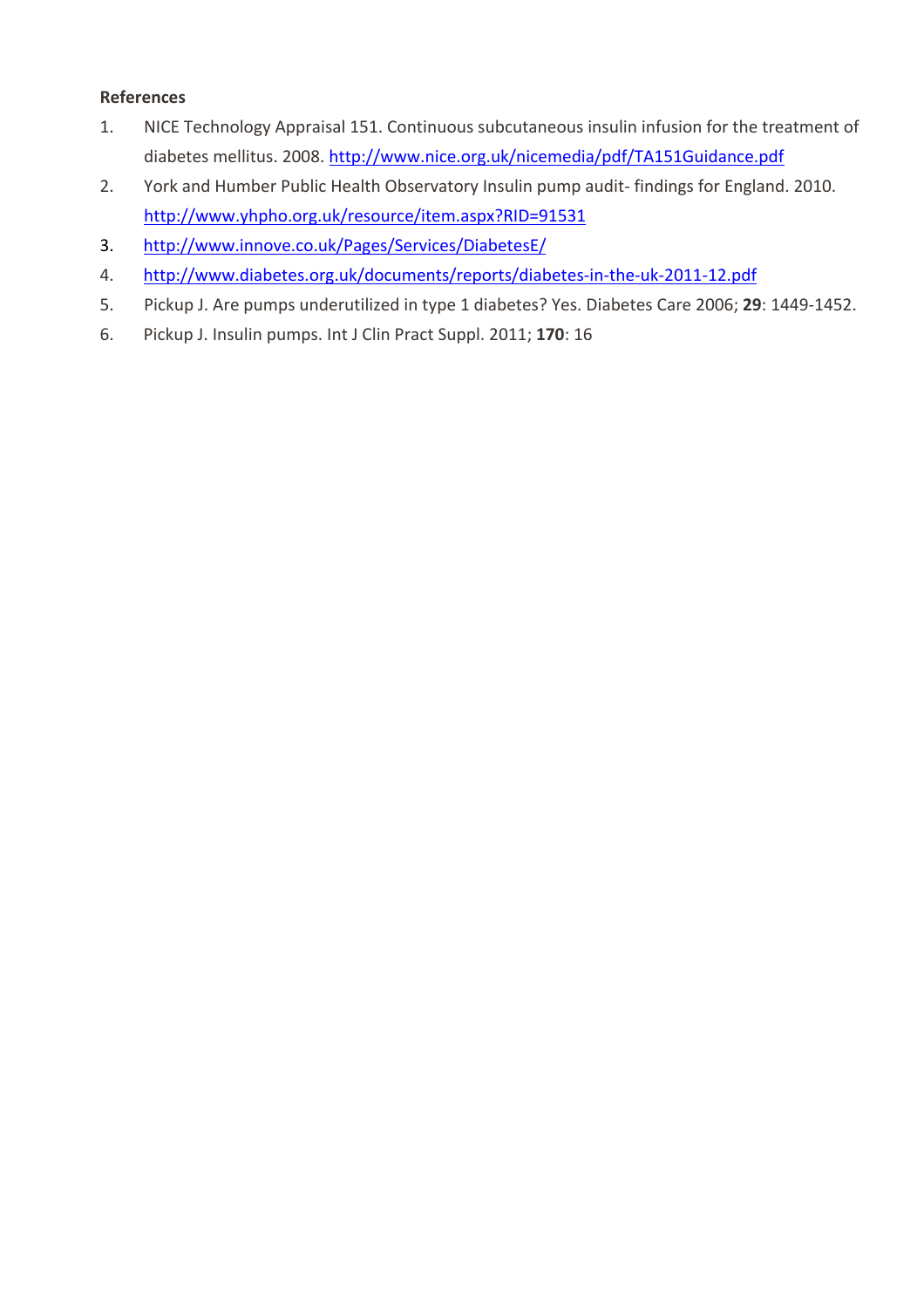# **Appendix 1.**

# **Cheshire and Merseyside Expert Reference Group**

| <b>Contact</b>        | <b>Title</b>                     | <b>Organisation</b>                     |
|-----------------------|----------------------------------|-----------------------------------------|
| Niru Goenka           | Consultant Physician and         | <b>Countess of Chester NHS</b>          |
| (Organisational       | Diabetologist                    | <b>Foundation Trust</b>                 |
| Lead)                 |                                  |                                         |
| Philip Weston         | Consultant Physician and         | The Royal Liverpool and                 |
| (Clinical Lead)       | Diabetologist                    | <b>Broadgreen University Hospitals</b>  |
|                       |                                  | <b>NHS Trust</b>                        |
| Helen White           | Consultant Physician and         | <b>Aintree University Hospitals NHS</b> |
|                       | Diabetologist                    | <b>Foundation Trust</b>                 |
| <b>Niall Furlong</b>  | Consultant Physician and         | St Helens & Knowsley Teaching           |
|                       | Diabetologist                    | <b>Hospitals NHS Trust</b>              |
| <b>Simon Saunders</b> | Consultant Physician and         | Warrington and Halton                   |
|                       | Diabetologist                    | <b>Hospitals NHS Foundation</b>         |
|                       |                                  | Trust                                   |
| <b>Gill Morrison</b>  | <b>Diabetes Specialist Nurse</b> | The Royal Liverpool and                 |
|                       |                                  | <b>Broadgreen University Hospitals</b>  |
|                       |                                  | <b>NHS Trust</b>                        |
| <b>Princy Paul</b>    | Consultant Paediatrician         | Alder Hey Children's NHS                |
|                       | with an interest in              | <b>Foundation Trust</b>                 |
|                       | <b>Diabetes</b>                  |                                         |
| Atrayee Ghatak        | Consultant Paediatrician         | Alder Hey Children's NHS                |
|                       | with an interest in              | <b>Foundation Trust</b>                 |
|                       | <b>Diabetes</b>                  |                                         |
| Paul Langridge        | <b>Paediatric Diabetes</b>       | <b>Countess of Chester NHS</b>          |
|                       | <b>Specialist Nurse</b>          | <b>Foundation Trust</b>                 |
| Andrew                | Patient representative and       | Chair of Chester Branch of              |
| Lavender              | <b>CSII user</b>                 | Diabetes UK                             |
| Heather               | Project Manager                  | Innove                                  |
| Stephens              |                                  |                                         |
| John Keogh            | <b>IT Lead</b>                   | <b>Innove Solutions</b>                 |
| Karen Townsend        | <b>Business Support Manager</b>  | <b>Countess of Chester NHS</b>          |
| (co-opted as          |                                  | <b>Foundation Trust</b>                 |
| required)             |                                  |                                         |
| Catherine Wall        | <b>GP Diabetes</b>               | Western Cheshire Health                 |
| (co-opted as          | <b>Commissioning Lead</b>        | Consortium                              |
| required)             |                                  |                                         |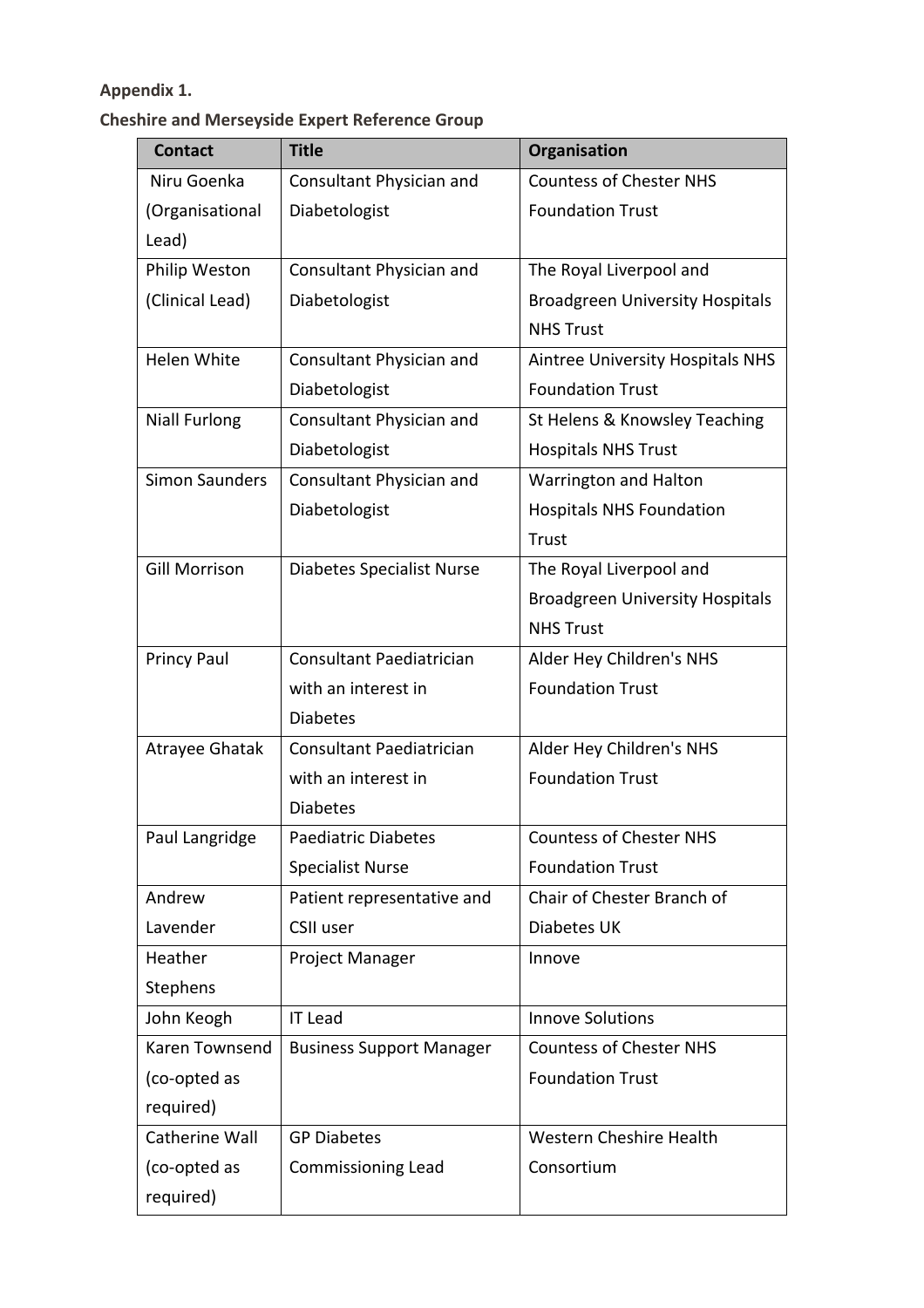#### **Appendix 2**

**Adult Data**

#### **Insulin Pump Service Audit (Adults)**

For each question in the UK Insulin Pump Service Audit module, the table below displays:

The total number of insulin pump services in the UK that have answered the question.

The average figure entered by insulin pump services in the UK for questions requiring a numerical

#### answer.

The percentage of insulin pump services in the UK that have answered Yes, No, Don't Know and Not Applicable to the question.

Please note: This is live data, therefore, the contents may change on a daily basis as more services answer the questions.

|    | <b>Questions</b>                                                                      | No. of<br><b>Sites</b> | UK<br>Average | % Yes | $%$ No | % Don't<br>Know | % N/A |
|----|---------------------------------------------------------------------------------------|------------------------|---------------|-------|--------|-----------------|-------|
|    | <b>GENERAL POPULATION DEMOGRAPHICS SERVICE INFORMATION</b>                            |                        |               |       |        |                 |       |
|    | Enter the year (eg 2010) the adult CSII service was started                           | 177                    | 2004          |       |        |                 |       |
|    | How many adult patients (in total) do you manage on CSII?                             | 178                    | 75            |       |        |                 |       |
| 3  | How many adult patients has your service started on CSII in the past 12 months?       | 178                    | 14            |       |        |                 |       |
|    | (Please note: this should be $\leq$ Q2)                                               |                        |               |       |        |                 |       |
|    | Do your adult patients on CSII have access to 24 hour clinical and technical support? | 173                    |               | 64%   | 36%    | 0%              | 0%    |
| 5  | If you answered 'yes' to Q4, who provides the out of hours clinical support for your  |                        |               |       |        |                 |       |
|    | adult patients on CSII? (Select all that apply)                                       |                        |               |       |        |                 |       |
| 5а | Consultant                                                                            | 149                    |               | 12%   | 68%    | 0%              | 19%   |
| 5b | <b>DSN</b>                                                                            | 152                    |               | 23%   | 59%    | 0%              | 18%   |
| 5c | Dietitian                                                                             | 148                    |               | 5%    | 77%    | 0%              | 18%   |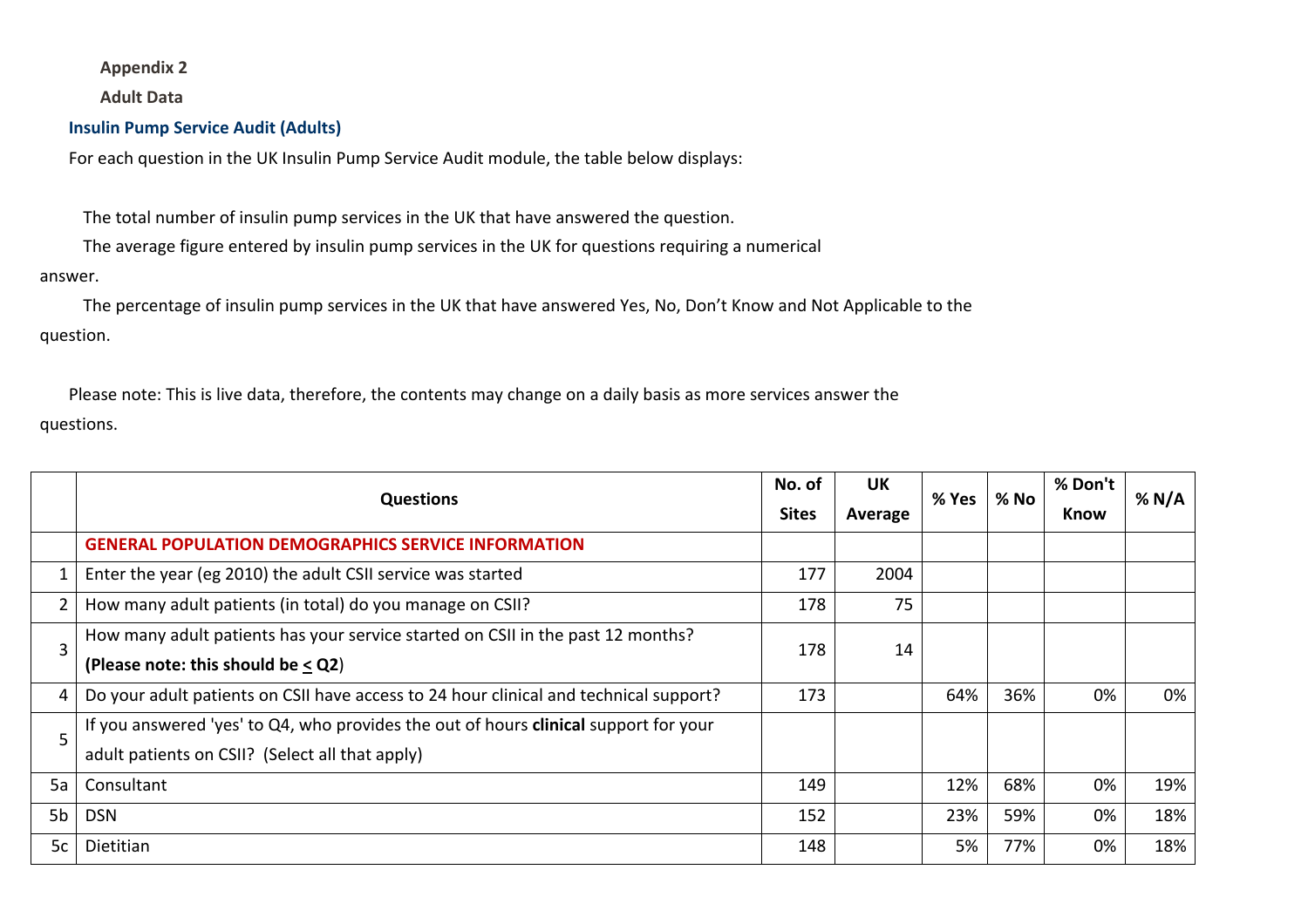| 5d             | Pump company representative                                                               | 155 |                | 43% | 38% | 1% | 17% |
|----------------|-------------------------------------------------------------------------------------------|-----|----------------|-----|-----|----|-----|
| 5e             | Another CSII site                                                                         | 147 |                | 1%  | 80% | 0% | 18% |
| 5f             | Other (please enter details in comments box below)                                        | 151 |                | 10% | 44% | 0% | 38% |
| 6              | If you answered 'yes' to Q4, who provides the out of hours technical support for your     |     |                |     |     |    |     |
|                | adult patients on CSII? (Select all that apply)                                           |     |                |     |     |    |     |
| 6a             | Consultant                                                                                | 150 |                | 5%  | 81% | 1% | 13% |
| 6b             | <b>DSN</b>                                                                                | 150 |                | 7%  | 79% | 0% | 14% |
| 6c             | Dietitian                                                                                 | 149 |                | 1%  | 85% | 1% | 14% |
| 6d             | Pump company                                                                              | 166 |                | 92% | 1%  | 0% | 8%  |
| 6e             | Another CSII site                                                                         | 148 |                | 1%  | 84% | 1% | 14% |
| 6f             | Other (please enter details in comments box below)                                        | 140 |                | 4%  | 61% | 1% | 34% |
|                | <b>STAFFING</b>                                                                           |     |                |     |     |    |     |
| $\overline{7}$ | Enter the total number of consultant programmed activities per week dedicated to the      | 153 | 9.04           |     |     |    |     |
|                | adult diabetes services.                                                                  |     |                |     |     |    |     |
| 8              | Enter the number of individual consultants providing the adult CSII service               | 172 | $\mathbf{1}$   |     |     |    |     |
|                | Enter the total number of consultant programmed activities (funded and unfunded)          |     |                |     |     |    |     |
| 9              | dedicated to delivering the adult CSII service (includes clinics, service planning, admin | 160 | 1.13           |     |     |    |     |
|                | time, CPD, etc.) (Please note: this should be $\leq$ Q7)                                  |     |                |     |     |    |     |
|                | Enter the total number of funded consultant programmed activities, recognised in job      |     |                |     |     |    |     |
| 10             | planning, dedicated to delivering the adult CSII service (includes clinics, service       | 160 | 1.01           |     |     |    |     |
|                | planning, admin time, CPD, etc.) (Please note: this should be $\leq$ Q9)                  |     |                |     |     |    |     |
| 11             | Enter the number of individual DSNs providing adult diabetes services                     | 170 | $\overline{4}$ |     |     |    |     |
| 12             | Enter the number of whole time equivalent DSNs dedicated to delivering the adult CSII     | 164 | 0.69           |     |     |    |     |
|                | service (includes clinics, service planning, admin time, CPD, etc.)                       |     |                |     |     |    |     |
|                | Enter the number of whole time equivalent DSNs with explicit funding for the time         |     |                |     |     |    |     |
| 13             | dedicated to delivering the adult CSII service (includes clinics, service planning, admin | 165 | 0.64           |     |     |    |     |
|                |                                                                                           |     |                |     |     |    |     |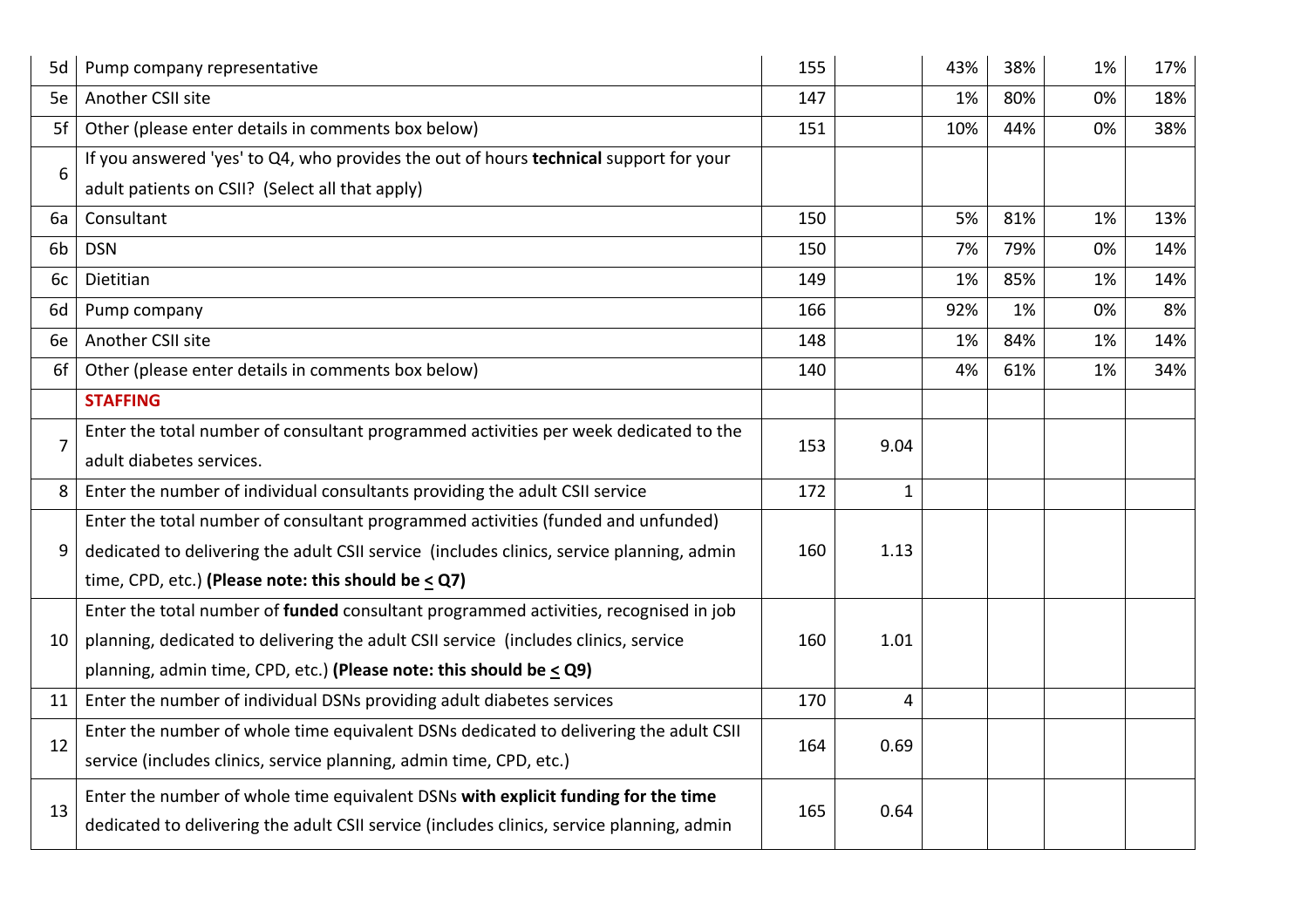|    | time, CPD, etc.) (Please note: this should be $\leq$ Q12)                                  |              |              |       |        |             |       |
|----|--------------------------------------------------------------------------------------------|--------------|--------------|-------|--------|-------------|-------|
| 14 | Enter the number of individual dietitians providing adult diabetes services                | 166          | $\mathbf{1}$ |       |        |             |       |
|    | Enter the number of whole time equivalent dietitians dedicated to delivering the adult     |              |              |       |        |             |       |
| 15 | CSII service (including carbohydrate counting, clinics, service planning, admin time, CPD, | 162          | 0.37         |       |        |             |       |
|    | etc.)                                                                                      |              |              |       |        |             |       |
|    | Enter the number of whole time equivalent dietitians with explicit funding for the time    |              |              |       |        |             |       |
| 16 | dedicated to delivering the adult CSII service (including carbohydrate counting, clinics,  | 165          | 0.32         |       |        |             |       |
|    | service planning, admin time, CPD, etc.) (Please note: this should be $\leq$ Q15)          |              |              |       |        |             |       |
|    | Enter the number of whole time equivalent clinical psychologists dedicated to delivering   |              |              |       |        |             |       |
| 17 | the adult CSII service (includes clinics, service planning, admin time, CPD, etc.)         | 168          | 0.53         |       |        |             |       |
|    | Enter the number of whole time equivalent clinical psychologists with explicit funding     |              |              |       |        |             |       |
| 18 | for the time dedicated to delivering the adult CSII service (includes clinics, service     | 168          | 0.32         |       |        |             |       |
|    |                                                                                            |              |              |       |        |             |       |
|    | planning, admin time, CPD, etc.) (Please note: this should be < Q17)                       |              |              |       |        |             |       |
|    |                                                                                            | No. of       | <b>UK</b>    |       |        | % Don't     |       |
|    | <b>ACCESS</b>                                                                              | <b>Sites</b> | Average      | % Yes | $%$ No | <b>Know</b> | % N/A |
| 19 | Enter the number of adult patients formally offered CSII in the last 12 months             | 156          | 18           |       |        |             |       |
|    | Enter the number of adult patients who declined a formal offer of CSII therapy in the      |              |              |       |        |             |       |
| 20 | last 12 months (Please note: this should be $\leq$ Q19)                                    | 158          | 5            |       |        |             |       |
|    | Enter the number of adult patients who have requested CSII in the last 12 months that      |              |              |       |        |             |       |
| 21 | have been declined on clinical grounds                                                     | 158          | 5            |       |        |             |       |
|    | Is funding for CSII automatically approved by your main commissioning organisation for     |              |              |       |        |             |       |
| 22 | any adult patient referred? (If you do not have a 'main' commissioner please explain       | 171          |              | 50%   | 44%    | 2%          | 3%    |
|    | your situation in the comments box below)                                                  |              |              |       |        |             |       |
| 23 | If you answered 'no' to Q22, then is funding for CSII automatically approved by your       | 154          |              | 43%   | 17%    | 1%          | 40%   |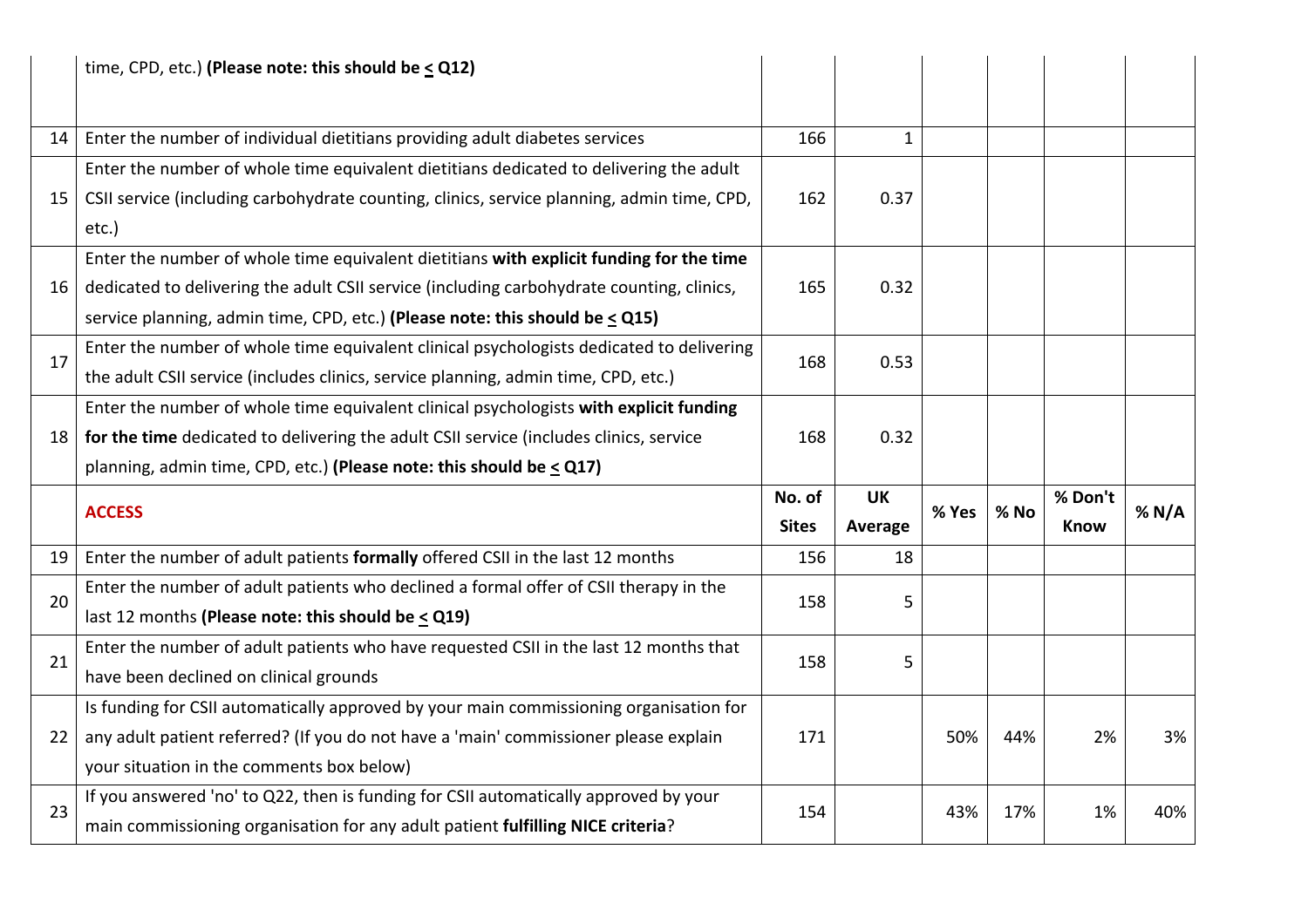| 24              | Do you have to make an individual application for funding for each adult patient<br>referred for CSII?        | 170 |                | 51% | 47% | 0%  | 2%  |
|-----------------|---------------------------------------------------------------------------------------------------------------|-----|----------------|-----|-----|-----|-----|
| 25              | Does your main commissioning organisation have a fixed quota for adult CSII starts per<br>annum?              | 171 |                | 18% | 68% | 12% | 2%  |
| 26              | Has funding for CSII therapy ever been declined in an adult patient who fulfils NICE<br>criteria?             | 169 |                | 5%  | 91% | 1%  | 2%  |
| 27              | If you answered 'yes' to Q26, how many of these adult patients were refused funding in<br>the past 12 months? | 71  | 4              |     |     |     |     |
| 28              | Which of the following brands of insulin pumps do you use? (Select all that apply)                            |     |                |     |     |     |     |
| 28a             | Animas                                                                                                        | 172 |                | 65% | 35% | 1%  | 0%  |
| 28 <sub>b</sub> | Roche                                                                                                         | 171 |                | 84% | 16% | 0%  | 0%  |
| 28c             | Medtronic                                                                                                     | 173 |                | 97% | 3%  | 0%  | 0%  |
| 28d             | Omnipod                                                                                                       | 166 |                | 25% | 75% | 1%  | 0%  |
| 28e             | Other (please enter details in the comments box below)                                                        | 150 |                | 10% | 54% | 1%  | 32% |
| 29              | Are you restricted to using any of the following brands of insulin pumps? (Select all that<br>apply)          |     |                |     |     |     |     |
| 29a             | Animas                                                                                                        | 169 |                | 9%  | 84% | 2%  | 5%  |
| 29 <sub>b</sub> | Roche                                                                                                         | 168 |                | 16% | 81% | 0%  | 3%  |
| 29c             | Medtronic                                                                                                     | 169 |                | 15% | 82% | 0%  | 3%  |
| 29d             | Omnipod                                                                                                       | 166 |                | 19% | 69% | 3%  | 9%  |
| 29e             | Other (please enter details in the comments box below)                                                        | 155 |                | 5%  | 58% | 2%  | 31% |
|                 | <b>HEALTH CARE PROFESSIONAL EDUCATION</b>                                                                     |     |                |     |     |     |     |
| 30              | Enter the number of consultants who deliver CSII services who have attended a formal<br>CSII training course  | 166 | $\mathbf{1}$   |     |     |     |     |
| 31              | Enter the number of DSNs who deliver CSII services who have attended a formal CSII<br>training course         | 167 | $\overline{2}$ |     |     |     |     |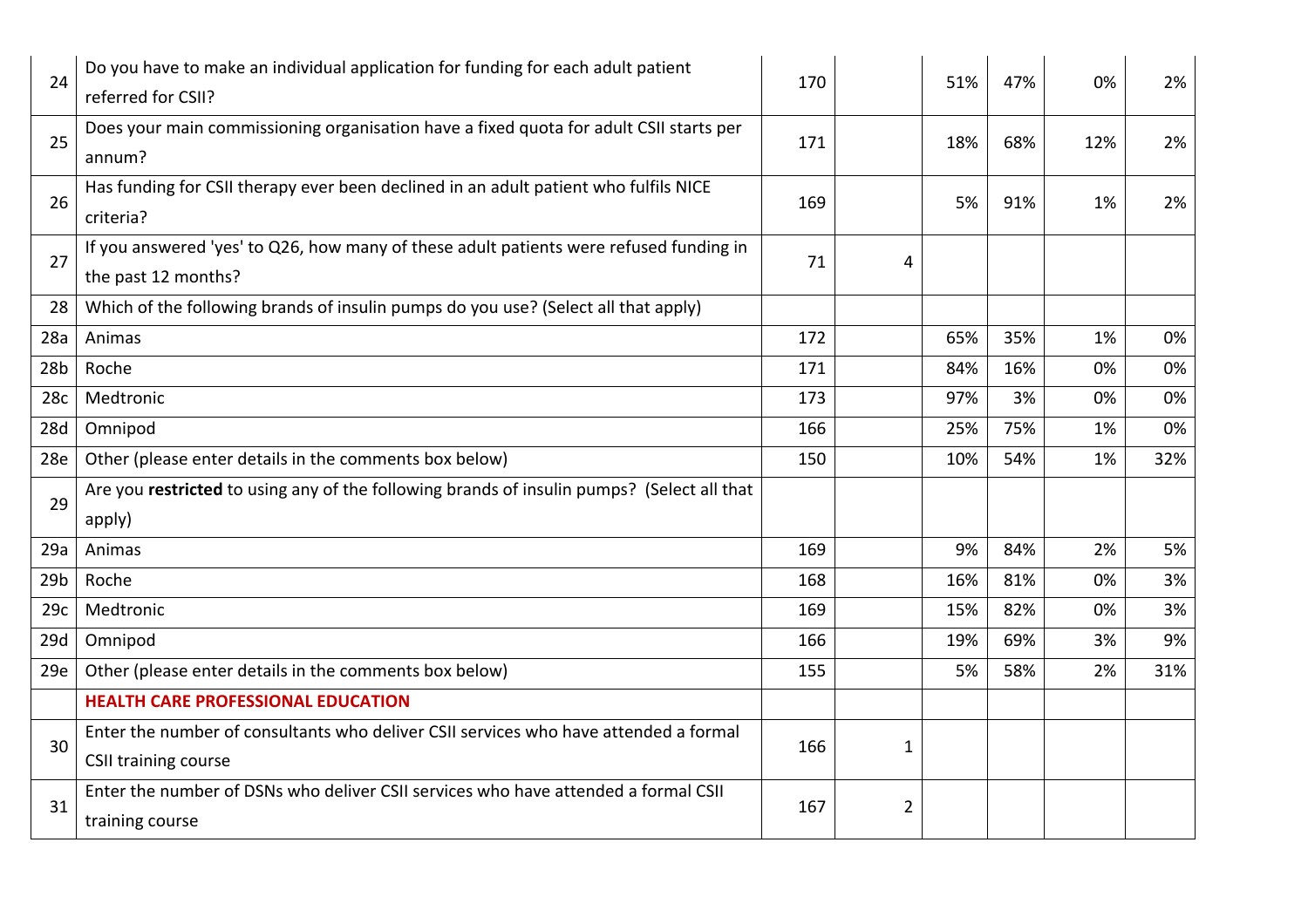| 32  | Enter the number of dietitians who deliver CSII services who have attended a formal<br><b>CSII training course</b> | 166                    | 1                    |       |        |                        |       |
|-----|--------------------------------------------------------------------------------------------------------------------|------------------------|----------------------|-------|--------|------------------------|-------|
|     | Enter the number of dietitians who deliver CSII services who have been trained in                                  |                        |                      |       |        |                        |       |
| 33  | carbohydrate counting                                                                                              | 167                    | $\mathbf{1}$         |       |        |                        |       |
|     | <b>PATIENT EDUCATION</b>                                                                                           |                        |                      |       |        |                        |       |
| 34  | Does your service run or have access to a structured education programme for adults<br>with type 1 diabetes?       | 172                    |                      | 89%   | 11%    | 0%                     | 0%    |
| 35  | If you answered 'yes' to Q34, does this meet NICE and Diabetes UK guidelines?                                      | 167                    |                      | 80%   | 7%     | 5%                     | 8%    |
| 36  | Does your service run or have access to a structured education programme for adults<br>with type 2 diabetes?       | 168                    |                      | 85%   | 14%    | 0%                     | 1%    |
| 37  | If you answered 'yes' to Q36, does this meet NICE and Diabetes UK guidelines?                                      | 162                    |                      | 79%   | 6%     | 4%                     | 10%   |
| 38  | Does your service run or have access to a carbohydrate counting course for adults?                                 | 173                    |                      | 92%   | 8%     | 0%                     | 1%    |
| 39  | If you answered 'yes' to Q38, does this meet NICE and Diabetes UK guidelines?                                      | 171                    |                      | 75%   | 9%     | 7%                     | 8%    |
| 40  | Does your service run or have access to a CSII structured education course for adults?                             | 171                    |                      | 40%   | 57%    | 2%                     | 0%    |
| 41  | If you answered 'yes' to Q40, does this meet NICE and Diabetes UK guidelines?                                      | 149                    |                      | 30%   | 8%     | 12%                    | 50%   |
| 42  | Are adult patients taught how to use their CSII on a one-to-one basis?                                             | 169                    |                      | 91%   | 9%     | 0%                     | 1%    |
| 43  | Are adult patients taught how to use their CSII in group sessions?                                                 | 173                    |                      | 71%   | 28%    | 0%                     | 1%    |
| 44  | Which of the following members of staff train adult patients on how to use their CSII?                             |                        |                      |       |        |                        |       |
|     | (Select all that apply)                                                                                            |                        |                      |       |        |                        |       |
| 44a | Consultant                                                                                                         | 165                    |                      | 19%   | 80%    | 0%                     | 1%    |
| 44b | <b>DSN</b>                                                                                                         | 172                    |                      | 97%   | 2%     | 0%                     | 1%    |
| 44c | Dietitian                                                                                                          | 168                    |                      | 42%   | 57%    | 1%                     | 1%    |
| 44d | Pump company representative                                                                                        | 170                    |                      | 72%   | 26%    | 1%                     | 1%    |
| 44e | Other (please enter details in the comments box below)                                                             | 144                    |                      | 4%    | 52%    | 1%                     | 42%   |
|     | <b>INPATIENTS</b>                                                                                                  | No. of<br><b>Sites</b> | <b>UK</b><br>Average | % Yes | $%$ No | % Don't<br><b>Know</b> | % N/A |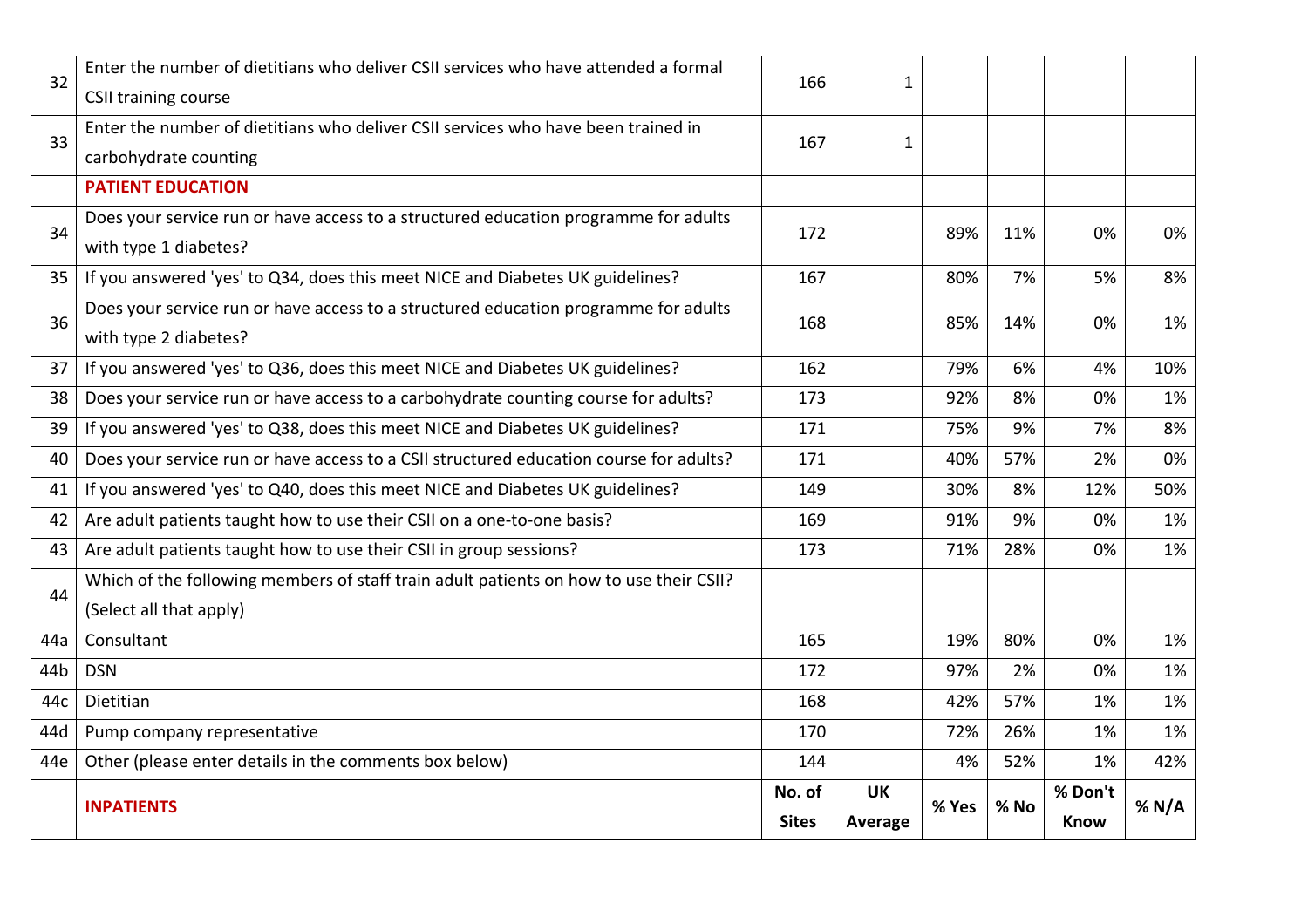| 45 | Is there a written policy/guideline for the management of adult patients with diabetes<br>on CSII who are admitted to hospital?                                                                                                               | 171 |      | 37% | 62% | 1%  | 0%  |
|----|-----------------------------------------------------------------------------------------------------------------------------------------------------------------------------------------------------------------------------------------------|-----|------|-----|-----|-----|-----|
| 46 | Is there a written policy/guideline for the management of adult patients with diabetes<br>on CSII who are undergoing surgery?                                                                                                                 | 170 |      | 27% | 73% | 0%  | 0%  |
| 47 | Is there provision for adult patients with diabetes on CSII to continue and self-manage<br>(when clinically appropriate) after admission to hospital?                                                                                         | 172 |      | 74% | 24% | 2%  | 0%  |
|    | <b>PREGNANCY</b>                                                                                                                                                                                                                              |     |      |     |     |     |     |
| 48 | Is there a written policy/guideline for the management of patients with diabetes on CSII<br>who are pregnant?                                                                                                                                 | 170 |      | 34% | 63% | 2%  | 2%  |
| 49 | Is there provision for continuing and self-managing CSII (when clinically appropriate) for<br>women with diabetes in labour?                                                                                                                  | 169 |      | 60% | 34% | 4%  | 2%  |
|    | <b>cGMS</b>                                                                                                                                                                                                                                   |     |      |     |     |     |     |
| 50 | Does your adult diabetes service use cGMS? (If you answer 'no', please go to Q66)                                                                                                                                                             | 171 |      | 83% | 16% | 1%  | 0%  |
| 51 | Enter the year (eg 2010) that your service started using cGMS                                                                                                                                                                                 | 144 | 2006 |     |     |     |     |
| 52 | How many adult patients has your service started on cGMS in the past 12 months?                                                                                                                                                               | 139 | 22   |     |     |     |     |
| 53 | Is funding for <b>diagnostic</b> cGMS automatically approved by your main commissioning<br>organisation for any adult patient referred? (If you do not have a 'main' commissioner<br>please explain your situation in the comments box below) | 157 |      | 24% | 57% | 4%  | 15% |
| 54 | Do you have to make an individual application for funding for each adult patient<br>referred for diagnostic cGMS?                                                                                                                             | 157 |      | 19% | 57% | 2%  | 22% |
| 55 | Does your main commissioning organisation have a fixed quota for adult diagnostic<br>cGMS starts per annum?                                                                                                                                   | 157 |      | 3%  | 55% | 17% | 25% |
| 56 | Has funding for diagnostic cGMS (in adult patients in whom it is clinically appropriate)<br>ever been declined?                                                                                                                               | 157 |      | 8%  | 52% | 5%  | 35% |
| 57 | If you answered 'yes' to Q56, how many of these patients were refused funding in the<br>past 12 months?                                                                                                                                       | 69  | 6    |     |     |     |     |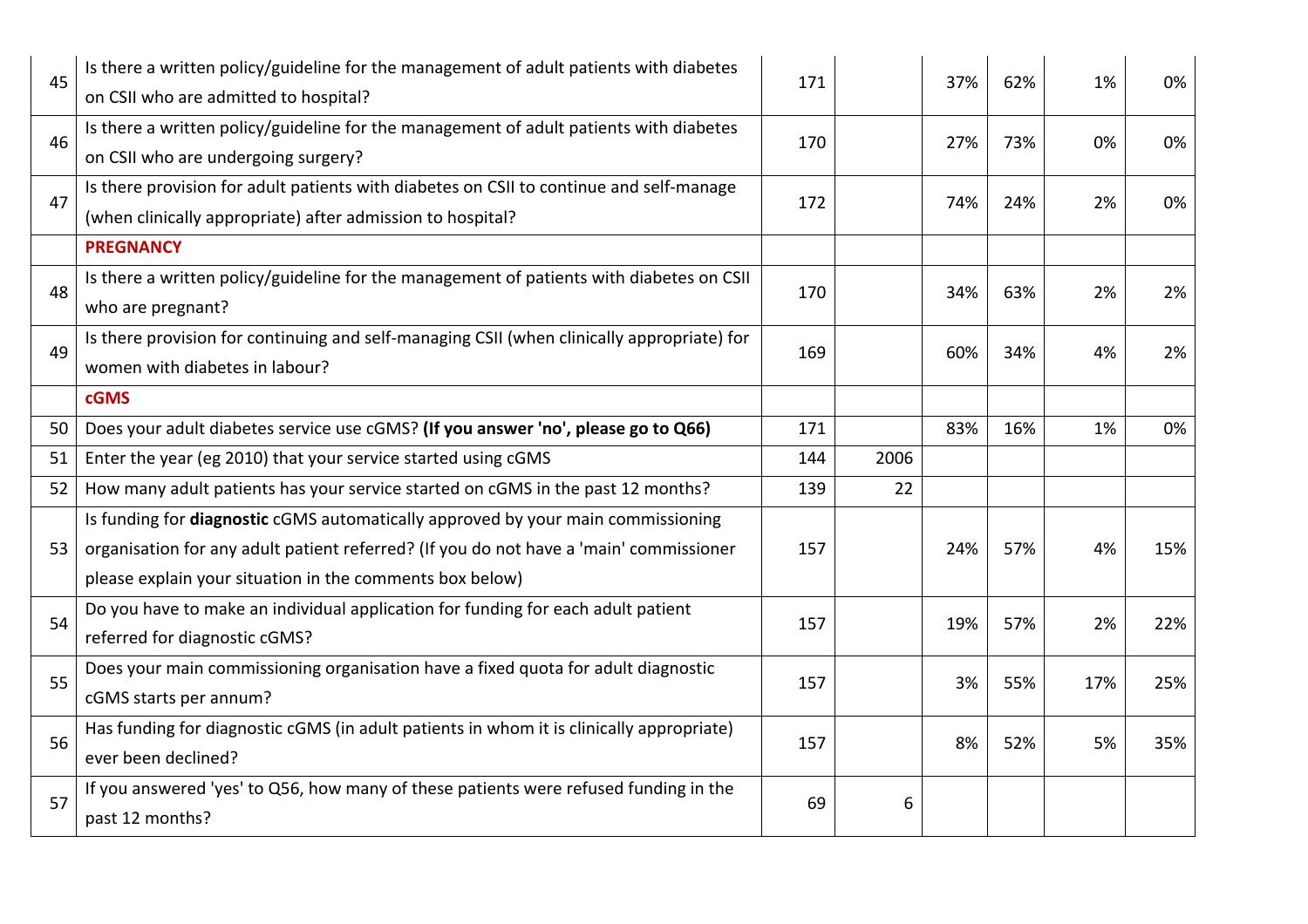| 58              | Is funding for therapeutic cGMS automatically approved by your main commissioning<br>organisation for any adult patient referred? (If you do not have a 'main' commissioner<br>please explain your situation in the comments box below) | 156 |   | 13% | 61% | 4%  | 21% |
|-----------------|-----------------------------------------------------------------------------------------------------------------------------------------------------------------------------------------------------------------------------------------|-----|---|-----|-----|-----|-----|
| 59              | Do you have to make an individual application for funding for each adult patient<br>referred for therapeutic cGMS?                                                                                                                      | 155 |   | 55% | 18% | 3%  | 24% |
| 60              | Does your main commissioning organisation have a fixed quota for adult therapeutic<br>cGMS starts per annum?                                                                                                                            | 154 |   | 2%  | 52% | 23% | 23% |
| 61              | Has funding for therapeutic cGMS (in adult patients in whom it is clinically appropriate)<br>ever been declined?                                                                                                                        | 156 |   | 28% | 40% | 3%  | 28% |
| 62              | If you answered 'yes' to Q61, how many of these patients were refused funding in the<br>past 12 months?                                                                                                                                 | 86  | 3 |     |     |     |     |
| 63              | Which of the following brands of cGMS do you use? (Select all that apply)                                                                                                                                                               |     |   |     |     |     |     |
| 63a             | Dexcom Seven Plus CGM                                                                                                                                                                                                                   | 150 |   | 21% | 68% | 2%  | 9%  |
| 63 <sub>b</sub> | <b>Freestyle Navigator</b>                                                                                                                                                                                                              | 152 |   | 27% | 62% | 2%  | 9%  |
| 63c             | Medtronic CGM System                                                                                                                                                                                                                    | 158 |   | 85% | 5%  | 1%  | 9%  |
| 63d             | Other (please enter details in comments box below)                                                                                                                                                                                      | 140 |   | 5%  | 56% | 3%  | 35% |
| 64              | Are you restricted to using any of the following brands of cGMS? (Select all that apply)                                                                                                                                                |     |   |     |     |     |     |
| 64a             | Dexcom Seven Plus CGM                                                                                                                                                                                                                   | 153 |   | 5%  | 73% | 5%  | 18% |
| 64b             | <b>Freestyle Navigator</b>                                                                                                                                                                                                              | 153 |   | 6%  | 73% | 4%  | 17% |
| 64c             | Medtronic CGM System                                                                                                                                                                                                                    | 153 |   | 14% | 69% | 3%  | 14% |
| 64d             | Other (please enter details in comments box below)                                                                                                                                                                                      | 147 |   | 2%  | 58% | 4%  | 33% |
| 65              | Is cGMS used as standard in everybody who is considered for CSII?                                                                                                                                                                       | 159 |   | 11% | 81% | 2%  | 6%  |
|                 | <b>ISLET CELL TRANSPLANTATION</b>                                                                                                                                                                                                       |     |   |     |     |     |     |
| 66              | Are you aware of the referral criteria for islet cell transplantation?                                                                                                                                                                  | 170 |   | 88% | 11% | 1%  | 0%  |
| 67              | Do you know who to refer your potential islet cell transplant patients to?                                                                                                                                                              | 170 |   | 89% | 10% | 1%  | 0%  |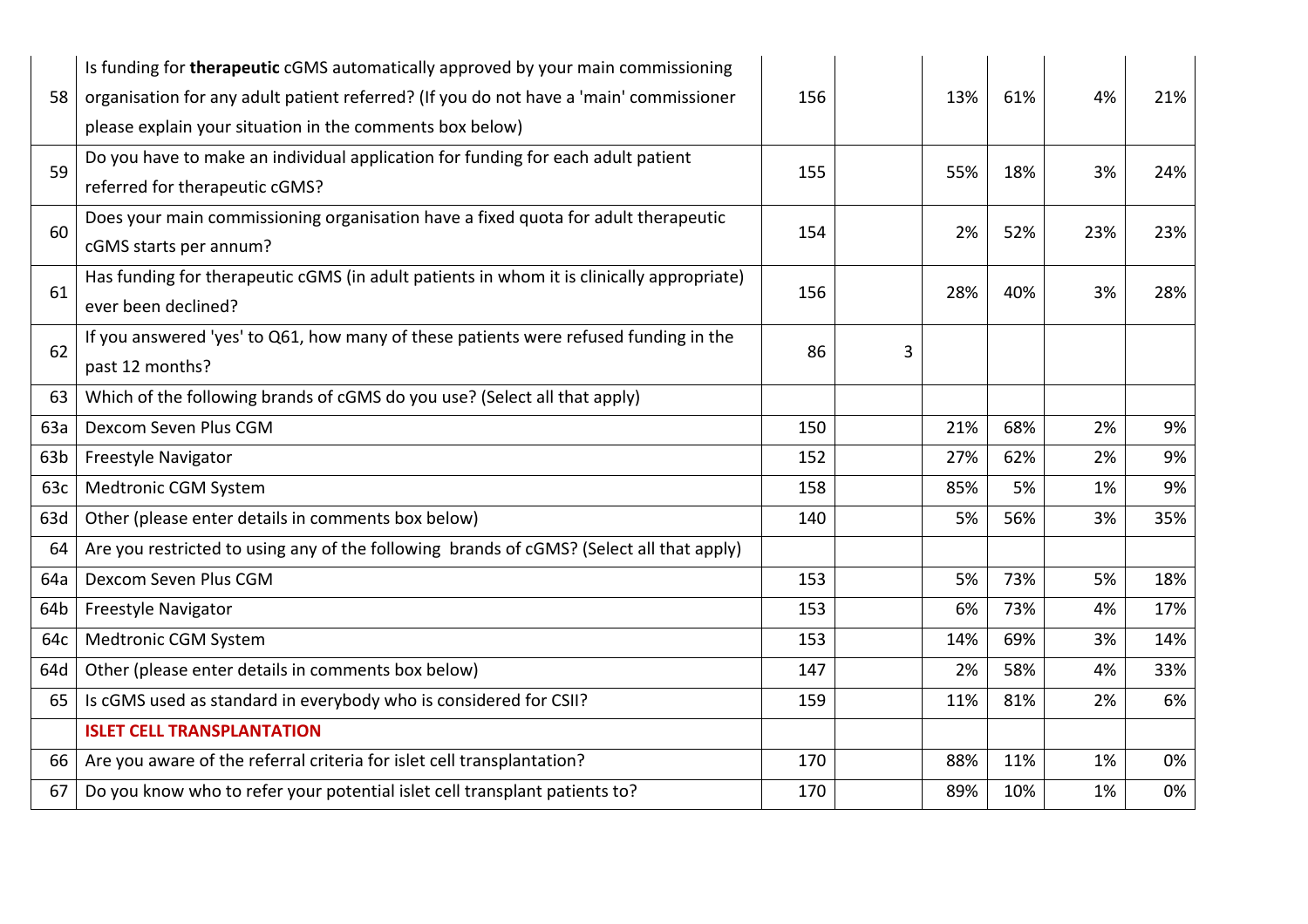**Paediatric Data**

**Insulin Pump Service Audit (Paediatrics)** 

For each question in the UK Insulin Pump Service Audit module, the table below displays:

The total number of insulin pump services in the UK that have answered the question.

The average figure entered by insulin pump services in the UK for questions requiring a numerical

#### answer.

The percentage of insulin pump services in the UK that have answered Yes, No, Don't Know and Not Applicable to the question.

Please note: This is live data, therefore, the contents may change on a daily basis as more services answer the questions.

|    | <b>Questions</b>                                                                                                              | No. of<br><b>Sites</b> | <b>UK</b><br>Average | %<br>Yes. | %<br>No | %<br>Don't<br>Know | %<br>N/A |
|----|-------------------------------------------------------------------------------------------------------------------------------|------------------------|----------------------|-----------|---------|--------------------|----------|
|    | <b>GENERAL POPULATION DEMOGRAPHICS SERVICE INFORMATION</b>                                                                    |                        |                      |           |         |                    |          |
|    | Enter the year (eg 2010) the paediatric CSII service was started?                                                             | 166                    | 2006                 |           |         |                    |          |
|    | How many paediatric patients (in total) do you manage for their diabetes?                                                     | 166                    | 156                  |           |         |                    |          |
| 3  | How many paediatric patients (in total) do you manage on CSII? (Please note: this should be <<br>Q <sub>2</sub>               | 166                    | 30                   |           |         |                    |          |
| 4  | How many paediatric patients has your service started on CSII in the past 12 months? (Please<br>note: this should be $< Q3$ ) | 165                    | 10                   |           |         |                    |          |
| 5. | Do your paediatric patients on CSII have access to 24 hour clinical and technical support?                                    | 161                    |                      | 83%       | 17%     | 0%                 | 0%       |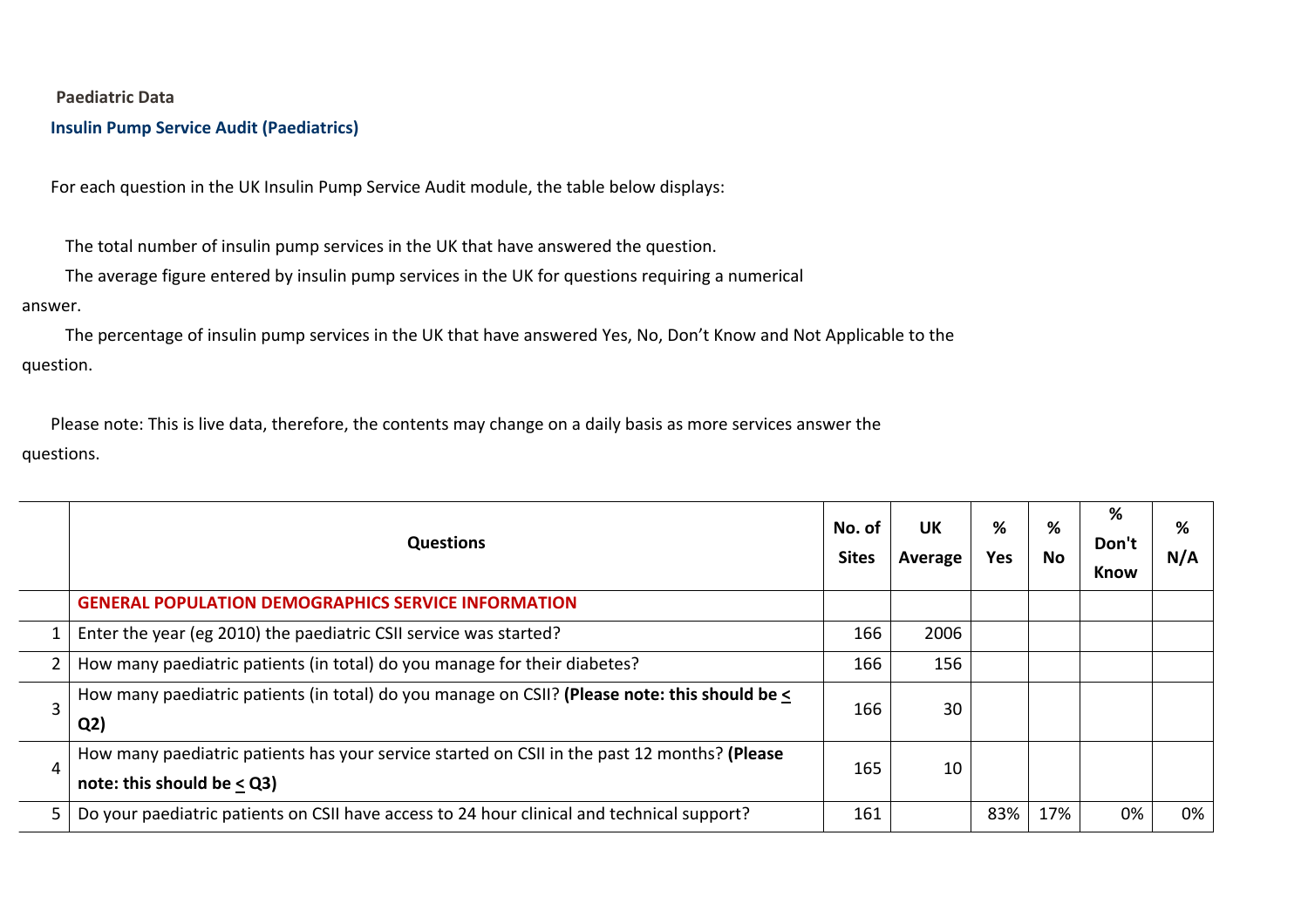| 6  | If you answered 'yes' to Q5, who provides the out of hours clinical support for your paediatric     |     |              |     |     |    |     |
|----|-----------------------------------------------------------------------------------------------------|-----|--------------|-----|-----|----|-----|
|    | patients on CSII? (Select all that apply)                                                           |     |              |     |     |    |     |
| 6a | Consultant                                                                                          | 147 |              | 44% | 48% | 1% | 7%  |
| 6b | <b>DSN</b>                                                                                          | 145 |              | 47% | 46% | 1% | 6%  |
| 6c | Dietitian                                                                                           | 143 |              | 4%  | 89% | 0% | 8%  |
| 6d | Pump company representative                                                                         | 147 |              | 37% | 56% | 1% | 6%  |
| 6e | Another CSII site                                                                                   | 142 |              | 6%  | 85% | 1% | 8%  |
| 6f | Other (please enter details in comments box)                                                        | 149 |              | 46% | 30% | 0% | 19% |
| 7  | If you answered 'yes' to Q5, who provides the out of hours technical support for your paediatric    |     |              |     |     |    |     |
|    | patients on CSII? (Select all that apply)                                                           |     |              |     |     |    |     |
| 7a | Consultant                                                                                          | 145 |              | 12% | 82% | 0% | 6%  |
| 7b | <b>DSN</b>                                                                                          | 144 |              | 19% | 76% | 0% | 5%  |
| 7c | Dietitian                                                                                           | 144 |              | 0%  | 94% | 1% | 5%  |
| 7d | Pump company                                                                                        | 155 |              | 93% | 4%  | 0% | 3%  |
| 7e | Another CSII site                                                                                   | 143 |              | 4%  | 90% | 1% | 5%  |
| 7f | Other (please enter details in comments box)                                                        | 140 |              | 5%  | 71% | 1% | 20% |
|    | <b>STAFFING</b>                                                                                     |     |              |     |     |    |     |
| 8  | Enter the total number of paediatric consultant programmed activities per week dedicated to the     | 154 | 2.89         |     |     |    |     |
|    | diabetes services.                                                                                  |     |              |     |     |    |     |
| 9  | Enter the number of individual paediatric consultants providing the CSII service                    | 158 | $\mathbf{1}$ |     |     |    |     |
|    | Enter the total number of paediatric consultant programmed activities (funded and unfunded)         |     |              |     |     |    |     |
| 10 | dedicated to delivering the CSII service (includes clinics, service planning, admin time, CPD,      | 145 | 0.95         |     |     |    |     |
|    | etc.) (Please note: this should be $\leq$ Q8)                                                       |     |              |     |     |    |     |
|    | Enter the total number of funded paediatric consultant programmed activities, recognised in job     |     |              |     |     |    |     |
| 11 | planning, dedicated to delivering the CSII service (includes clinics, service planning, admin time, | 149 | 0.99         |     |     |    |     |
|    | CPD, etc.) (Please note: this should be $\leq$ Q10)                                                 |     |              |     |     |    |     |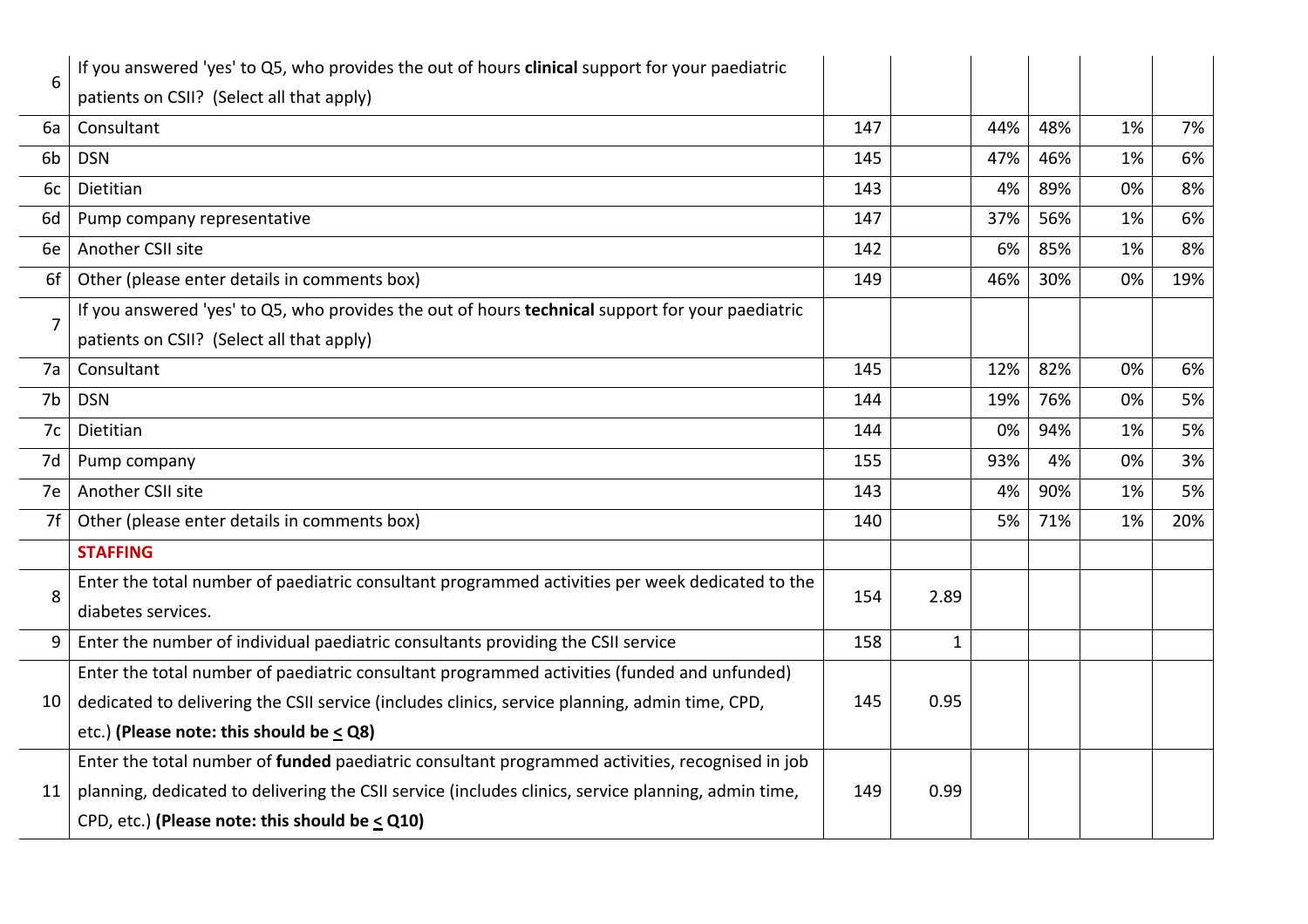| 12 | Enter the number of individual paediatric DSNs providing the CSII service                          | 159          | $\overline{2}$ |     |           |       |     |
|----|----------------------------------------------------------------------------------------------------|--------------|----------------|-----|-----------|-------|-----|
| 13 | Enter the number of whole time equivalent paediatric DSNs dedicated to delivering the CSII         | 150          | 0.98           |     |           |       |     |
|    | service (includes clinics, service planning, admin time, CPD, etc.)                                |              |                |     |           |       |     |
|    | Enter the number of whole time equivalent paediatric DSNs with explicit funding for the time       |              |                |     |           |       |     |
| 14 | dedicated to delivering the CSII service (includes clinics, service planning, admin time, CPD,     | 150          | 0.74           |     |           |       |     |
|    | etc.) (Please note: this should be $\leq$ Q13)                                                     |              |                |     |           |       |     |
| 15 | Enter the number of individual dietitians providing the CSII service to paediatric patients        | 158          | $\mathbf{1}$   |     |           |       |     |
|    | Enter the number of whole time equivalent dietitians dedicated to delivering the CSII service to   |              |                |     |           |       |     |
| 16 | paediatric patients (including carbohydrate counting, clinics, service planning, admin time, CPD,  | 148          | 0.34           |     |           |       |     |
|    | etc.)                                                                                              |              |                |     |           |       |     |
|    | Enter the number of whole time equivalent dietitians with explicit funding for the time            |              |                |     |           |       |     |
| 17 | dedicated to delivering the CSII service to paediatric patients (including carbohydrate counting,  | 152          | 0.48           |     |           |       |     |
|    | clinics, service planning, admin time, CPD, etc.) (Please note: this should be $\leq$ Q16)         |              |                |     |           |       |     |
| 18 | Enter the number of whole time equivalent clinical psychologists dedicated to delivering the CSII  | 153          | 0.36           |     |           |       |     |
|    | service to paediatric patients (includes clinics, service planning, admin time, CPD, etc.)         |              |                |     |           |       |     |
|    | Enter the number of whole time equivalent clinical psychologists with explicit funding for the     |              |                |     |           |       |     |
| 19 | time dedicated to delivering the CSII service to paediatric patients (includes clinics, service    | 153          | 0.2            |     |           |       |     |
|    | planning, admin time, CPD, etc.) (Please note: this should be $\leq$ Q18)                          |              |                |     |           |       |     |
|    |                                                                                                    | No. of       | <b>UK</b>      | %   | %         | %     | %   |
|    | <b>ACCESS</b>                                                                                      | <b>Sites</b> | Average        | Yes | <b>No</b> | Don't | N/A |
|    |                                                                                                    |              |                |     |           | Know  |     |
| 20 | Enter the number of paediatric patients formally offered CSII in the last 12 months                | 151          | 13             |     |           |       |     |
| 21 | Enter the number of paediatric patients who declined a formal offer of CSII therapy in the last 12 | 151          | 3              |     |           |       |     |
|    | months (Please note: this should be $\leq$ Q20)                                                    |              |                |     |           |       |     |
| 22 | Enter the number of paediatric patients who have requested CSII in the last 12 months who have     |              |                |     |           |       |     |
|    |                                                                                                    | 151          | $\overline{2}$ |     |           |       |     |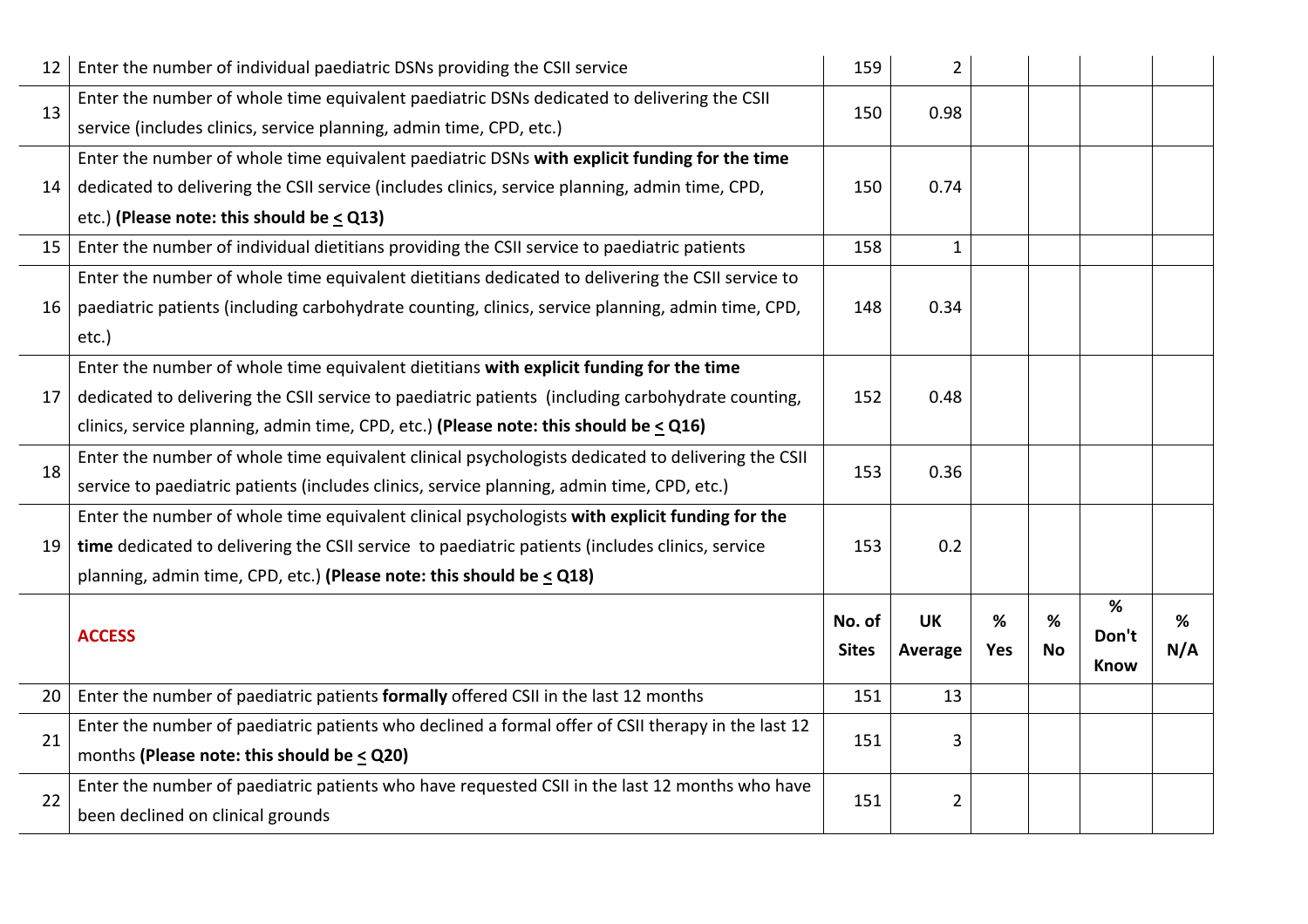| 23              | Is funding for CSII automatically approved by your main commissioning organisation for any<br>paediatric patient? (If you do not have a 'main' commissioner please explain your situation in the<br>comments box below) | 159 |   | 54% | 42% | 4%  | 1%  |
|-----------------|-------------------------------------------------------------------------------------------------------------------------------------------------------------------------------------------------------------------------|-----|---|-----|-----|-----|-----|
| 24              | If you answered 'no' to Q23, then is funding for CSII automatically approved by your main<br>commissioning organisation for any paediatric patient fulfilling NICE criteria?                                            | 143 |   | 48% | 17% | 2%  | 32% |
| 25              | Do you have to make an individual application for funding for each paediatric patient referred for<br>CSII?                                                                                                             | 160 |   | 54% | 45% | 1%  | 1%  |
| 26              | Does your main commissioning organisation have a fixed quota for paediatric CSII starts per<br>annum?                                                                                                                   | 159 |   | 15% | 65% | 19% | 1%  |
| 27              | Has funding for CSII therapy ever been declined in a paediatric patient who fulfils NICE criteria?                                                                                                                      | 158 |   | 9%  | 88% | 1%  | 2%  |
| 28              | If you answered 'yes' to Q27, how many of these paediatric patients were refused funding in the<br>past 12 months?                                                                                                      | 77  | 6 |     |     |     |     |
| 29              | Which of the following brands of insulin pumps do you use? (Select all that apply)                                                                                                                                      |     |   |     |     |     |     |
| 29a             | Animas                                                                                                                                                                                                                  | 148 |   | 55% | 45% | 0%  | 1%  |
| 29 <sub>b</sub> | Roche                                                                                                                                                                                                                   | 154 |   | 80% | 19% | 0%  | 1%  |
| 29c             | Medtronic                                                                                                                                                                                                               | 152 |   | 86% | 12% | 0%  | 1%  |
| 29d             | Omnipod                                                                                                                                                                                                                 | 145 |   | 25% | 74% | 0%  | 1%  |
| 29e             | Other (please enter details in comments box)                                                                                                                                                                            | 136 |   | 9%  | 68% | 0%  | 21% |
| 30              | Are you restricted to using any of the following brands of insulin pumps? (Select all that apply)                                                                                                                       |     |   |     |     |     |     |
| 30a             | Animas                                                                                                                                                                                                                  | 157 |   | 7%  | 90% | 1%  | 3%  |
| 30 <sub>b</sub> | Roche                                                                                                                                                                                                                   | 158 |   | 10% | 89% | 1%  | 0%  |
| 30 <sub>c</sub> | Medtronic                                                                                                                                                                                                               | 156 |   | 10% | 88% | 0%  | 1%  |
| 30d             | Omnipod                                                                                                                                                                                                                 | 156 |   | 12% | 78% | 7%  | 3%  |
| 30 <sub>e</sub> | Other (please enter details in comments box)                                                                                                                                                                            | 150 |   | 3%  | 71% | 4%  | 17% |
|                 | <b>HEALTH CARE PROFESSIONAL EDUCATION</b>                                                                                                                                                                               |     |   |     |     |     |     |
| 31              | Enter the number of paediatric consultants who deliver CSII services who have attended a formal                                                                                                                         | 159 | 1 |     |     |     |     |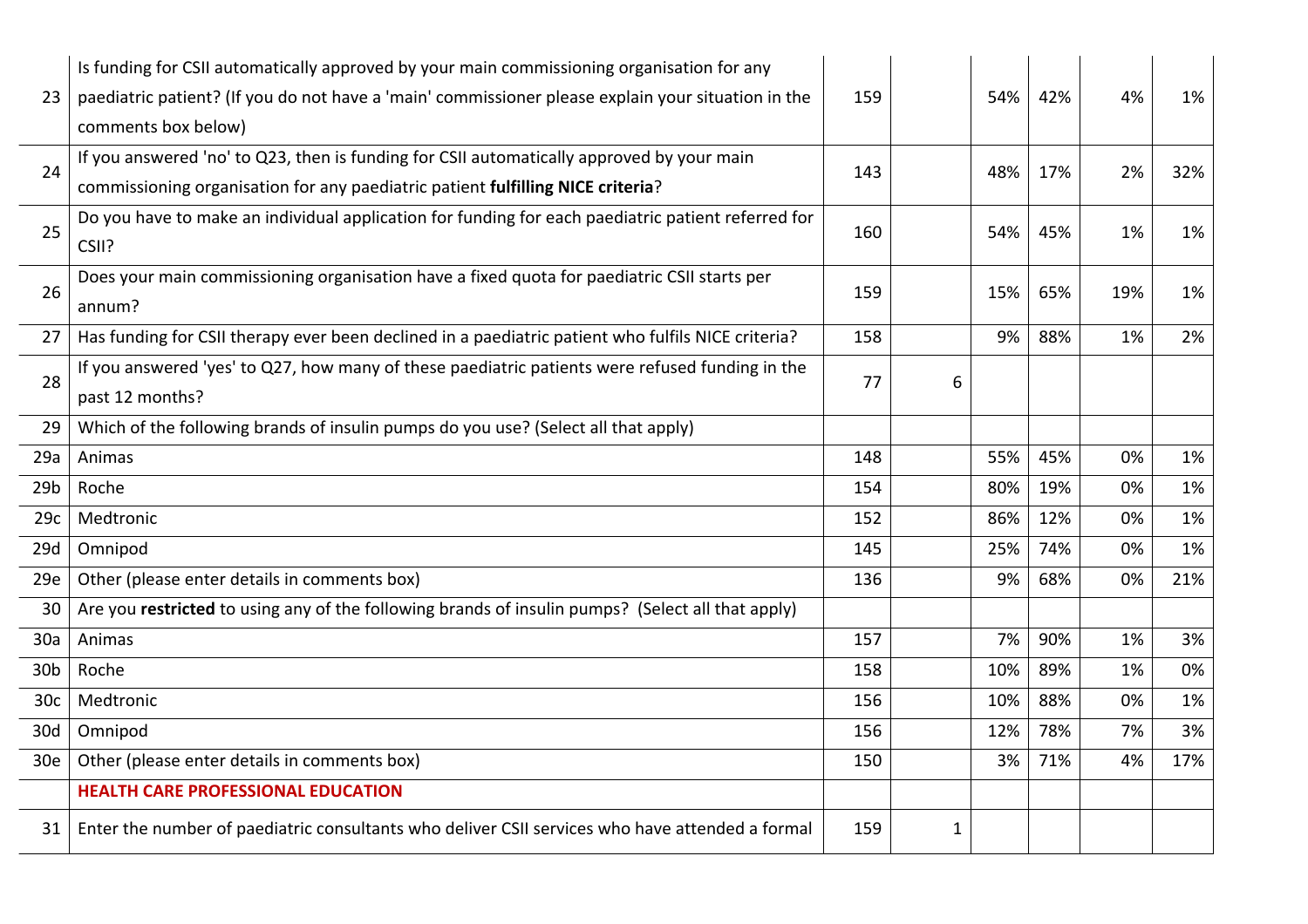|                 | CSII training course (Please note: this should be $\leq$ Q9)                                      |     |              |     |     |    |     |
|-----------------|---------------------------------------------------------------------------------------------------|-----|--------------|-----|-----|----|-----|
| 32              | Enter the number of paediatric DSNs who deliver CSII services who have attended a formal CSII     |     | $\mathbf{1}$ |     |     |    |     |
|                 | training course (Please note: this should be $\leq$ Q12)                                          | 159 |              |     |     |    |     |
| 33              | Enter the number of dietitians who deliver CSII services to paediatric patients who have attended | 158 | 1            |     |     |    |     |
|                 | a formal CSII training course (Please note: this should be $\leq$ Q15)                            |     |              |     |     |    |     |
| 34              | Enter the number of dietitians who deliver CSII services to paediatric patients who have been     | 158 | $\mathbf{1}$ |     |     |    |     |
|                 | trained in carbohydrate counting (Please note: this should be $\leq$ Q15)                         |     |              |     |     |    |     |
|                 | <b>PATIENT EDUCATION</b>                                                                          |     |              |     |     |    |     |
| 35              | Does your service run or have access to a structured education programme for paediatric type 1    | 159 |              | 75% | 25% | 0% | 1%  |
|                 | diabetes?                                                                                         |     |              |     |     |    |     |
| 36              | Does your service run or have access to a structured education programme for paediatric type 2    | 159 |              | 11% | 82% | 0% | 7%  |
|                 | diabetes?                                                                                         |     |              |     |     |    |     |
| 37              | Does your service run or have access to a paediatric CSII structured education course?            | 158 |              | 51% | 49% | 0% | 0%  |
| 38              | Are paediatric patients taught how to use their CSII on a one-to-one basis ?                      | 160 |              | 93% | 7%  | 0% | 0%  |
| 39              | Are paediatric patients taught how to use their CSII in group sessions?                           | 160 |              | 67% | 33% | 0% | 0%  |
| 40              | Which of the following members of staff train paediatric patients on how to use their CSII?       |     |              |     |     |    |     |
|                 | (Select all that apply)                                                                           |     |              |     |     |    |     |
| 40a             | Consultant                                                                                        | 158 |              | 41% | 58% | 0% | 1%  |
| 40 <sub>b</sub> | <b>DSN</b>                                                                                        | 160 |              | 98% | 1%  | 0% | 1%  |
| 40c             | Dietitian                                                                                         | 158 |              | 46% | 53% | 1% | 1%  |
| 40d             | Pump company representative                                                                       | 159 |              | 87% | 13% | 0% | 1%  |
| 40e             | Other (please enter details in comments box)                                                      | 144 |              | 9%  | 57% | 0% | 29% |
|                 | <b>INPATIENTS</b>                                                                                 |     |              |     |     |    |     |
| 41              | Is there a written policy/guideline for the management of paediatric patients with diabetes on    | 158 |              | 56% | 42% | 1% | 1%  |
|                 | CSII who are admitted to hospital?                                                                |     |              |     |     |    |     |
| 42              | Is there a written policy/guideline for the management of paediatric patients with diabetes on    | 159 |              | 56% | 42% | 1% | 1%  |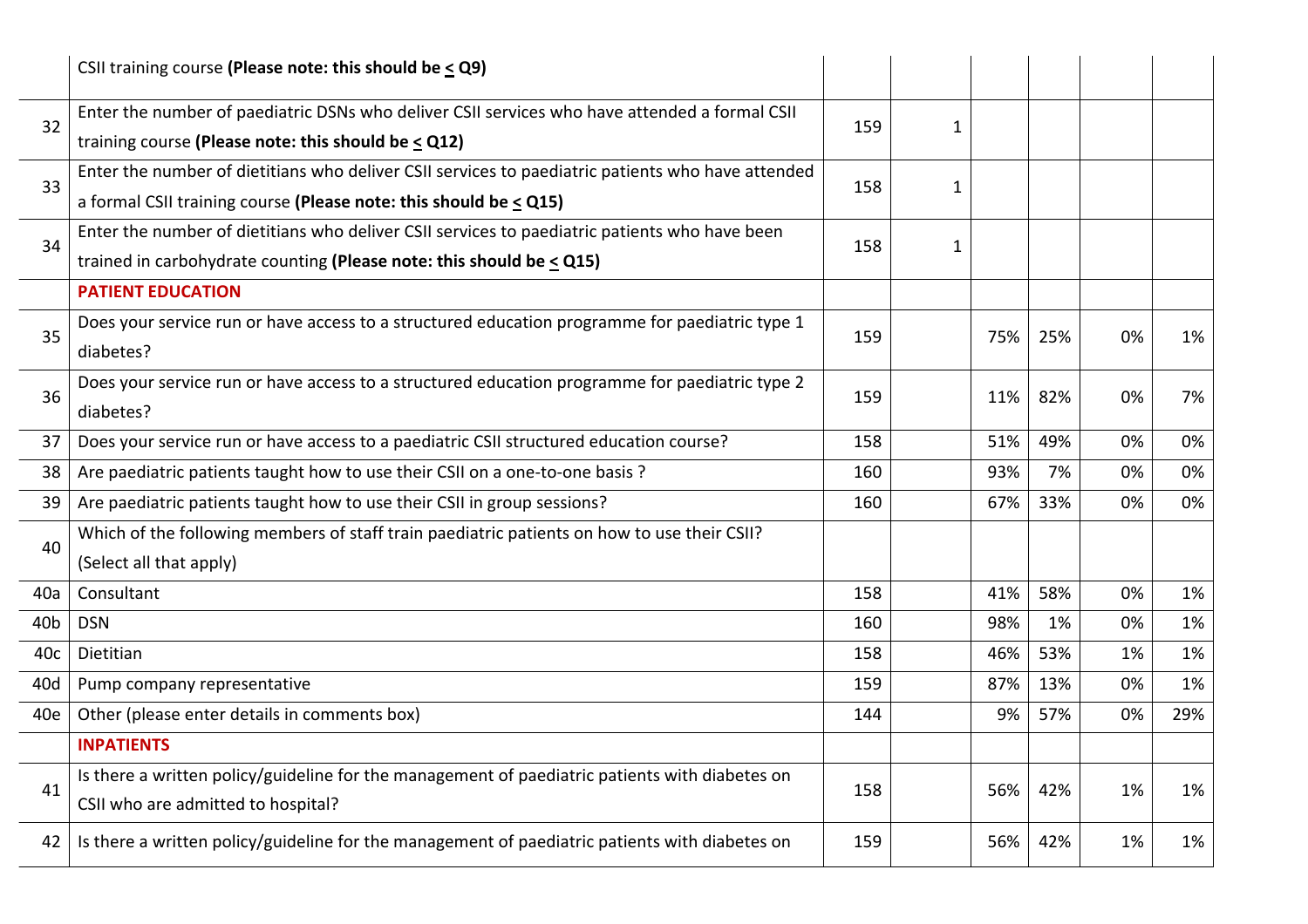|    | CSII who are undergoing surgery?                                                                                                                                                                                                                     |                        |                      |                 |                |                           |          |
|----|------------------------------------------------------------------------------------------------------------------------------------------------------------------------------------------------------------------------------------------------------|------------------------|----------------------|-----------------|----------------|---------------------------|----------|
| 43 | Is there provision for paediatric patients with diabetes continuing and self-managing CSII (when<br>clinically appropriate) who are admitted to hospital?                                                                                            | 159                    |                      | 86%             | 11%            | 3%                        | 1%       |
|    | <b>MULTIPLE INJECTIONS</b>                                                                                                                                                                                                                           | No. of<br><b>Sites</b> | <b>UK</b><br>Average | ℅<br><b>Yes</b> | %<br><b>No</b> | %<br>Don't<br><b>Know</b> | %<br>N/A |
| 44 | Do you ensure that paediatric patients started on CSII before age of 12 have a trial on multiple<br>injections between ages of 12 and 18?                                                                                                            | 159                    |                      | 31%             | 55%            | 3%                        | 11%      |
|    | <b>cGMS</b>                                                                                                                                                                                                                                          |                        |                      |                 |                |                           |          |
| 45 | Does your paediatric diabetes service use cGMS? (If you answer 'no', do not answer the rest of<br>this section)                                                                                                                                      | 160                    |                      | 76%             | 24%            | 0%                        | 0%       |
| 46 | Enter the year (eg 2010) that your paediatric diabetes service started cGMS                                                                                                                                                                          | 120                    | 2007                 |                 |                |                           |          |
| 47 | How many paediatric patients has your service started on cGMS in the past 12 months? (Please<br>note: this should be $\leq$ Q2)                                                                                                                      | 120                    | 9                    |                 |                |                           |          |
| 48 | Is funding for diagnostic cGMS automatically approved by your main commissioning organisation<br>for any paediatric diabetes patient referred? (If you do not have a 'main' commissioner please<br>explain your situation in the comments box below) | 135                    |                      | 21%             | 52%            | 5%                        | 21%      |
| 49 | Do you have to make an individual application for funding for each paediatric patient referred for<br>diagnostic cGMS?                                                                                                                               | 136                    |                      | 23%             | 49%            | 4%                        | 25%      |
| 50 | Does your main commissioning organisation have a fixed quota for paediatric diagnostic cGMS<br>starts per annum?                                                                                                                                     | 136                    |                      | 2%              | 47%            | 25%                       | 26%      |
| 51 | Has funding for diagnostic cGMS (in paediatric patients in whom it is clinically appropriate) ever<br>been declined?                                                                                                                                 | 136                    |                      | 4%              | 51%            | 4%                        | 41%      |
| 52 | If you answered 'yes' to Q51, how many of these patients were refused funding in the past 12<br>months?                                                                                                                                              | 71                     | 2                    |                 |                |                           |          |